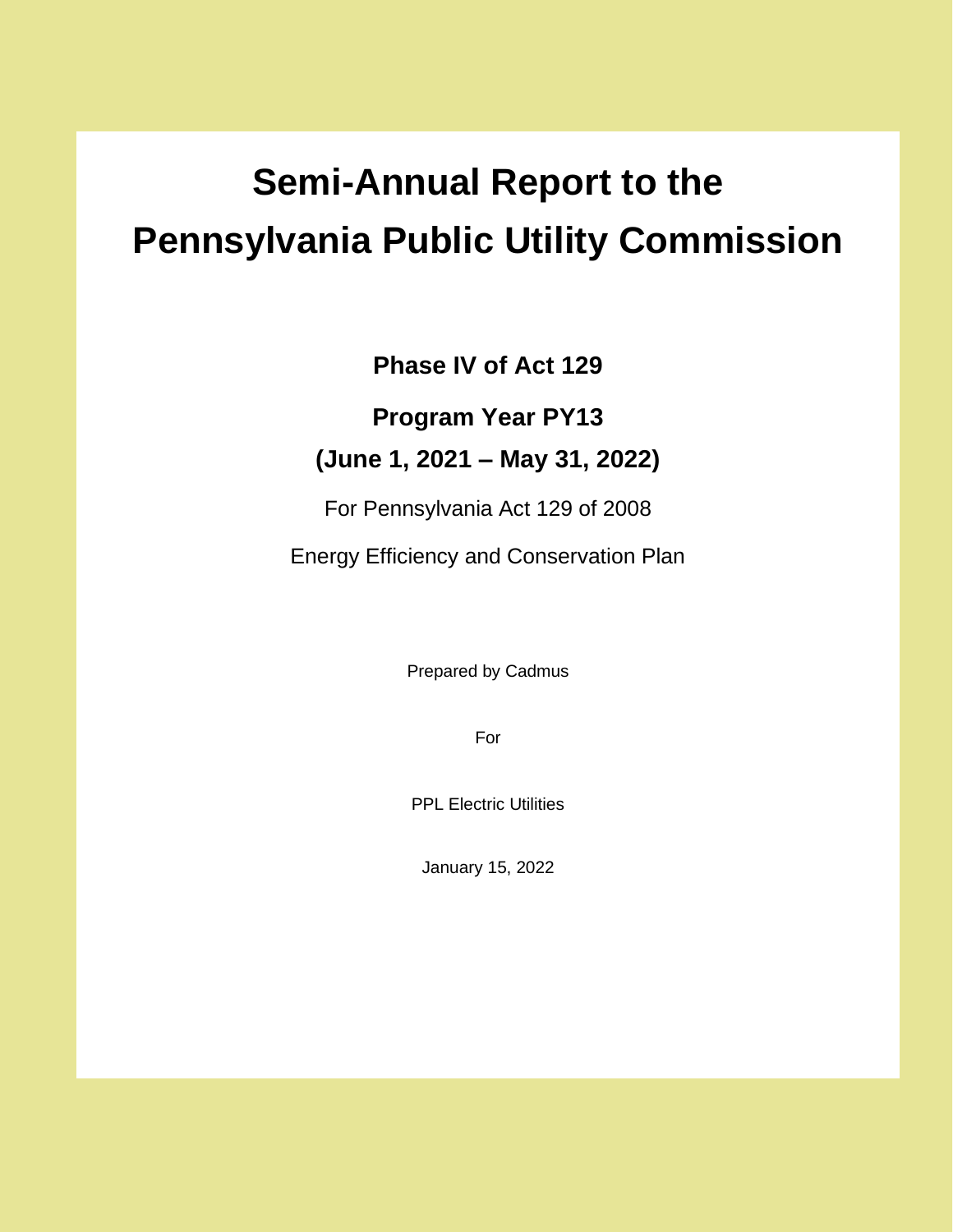### **Table of Contents**

| $\mathbf 1$             |  |
|-------------------------|--|
| $\mathbf{2}$            |  |
| 2.1                     |  |
| 2.2                     |  |
| 2.3                     |  |
| 3                       |  |
| 3.1                     |  |
| 3.2                     |  |
| $\overline{\mathbf{4}}$ |  |
| 5                       |  |
| 6                       |  |
| 7                       |  |
| 7.1                     |  |
| 7.2                     |  |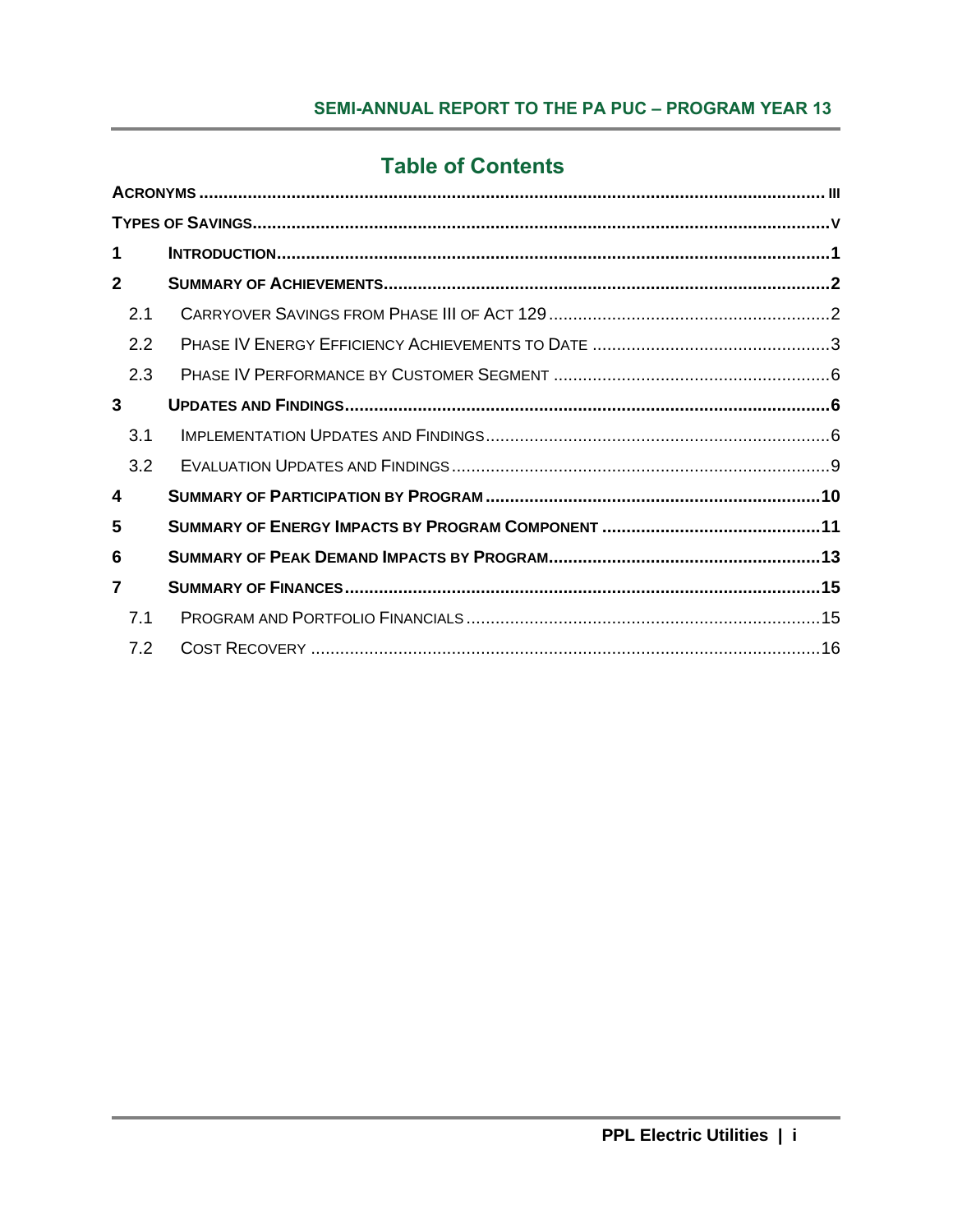#### **Figures**

| FIGURE 2: PERFORMANCE TOWARD PHASE IV PORTFOLIO ENERGY TARGET  4          |  |
|---------------------------------------------------------------------------|--|
| FIGURE 3: PERFORMANCE TOWARD PHASE IV PORTFOLIO PEAK DEMAND TARGET (1)  4 |  |
| FIGURE 4: EE&C PLAN PERFORMANCE TOWARD PHASE IV LOW-INCOME COMPLIANCE     |  |
| FIGURE 5: PYTD AND PHASE IV REPORTED GROSS ENERGY SAVINGS BY PROGRAM      |  |
| FIGURE 6: PYRTD AND PHASE IV GROSS PEAK DEMAND SAVINGS BY PROGRAM         |  |

### **Tables**

| TABLE 1: PY13 AND PHASE IV SUMMARY STATISTICS BY CUSTOMER SEGMENT  6       |  |
|----------------------------------------------------------------------------|--|
|                                                                            |  |
|                                                                            |  |
| TABLE 4: PEAK DEMAND SAVINGS BY PROGRAM COMPONENT (MW/YEAR) 14             |  |
| TABLE 5: PROGRAM YEAR TO DATE AND PHASE IV TO DATE FINANCIALS (\$1,000) 15 |  |
|                                                                            |  |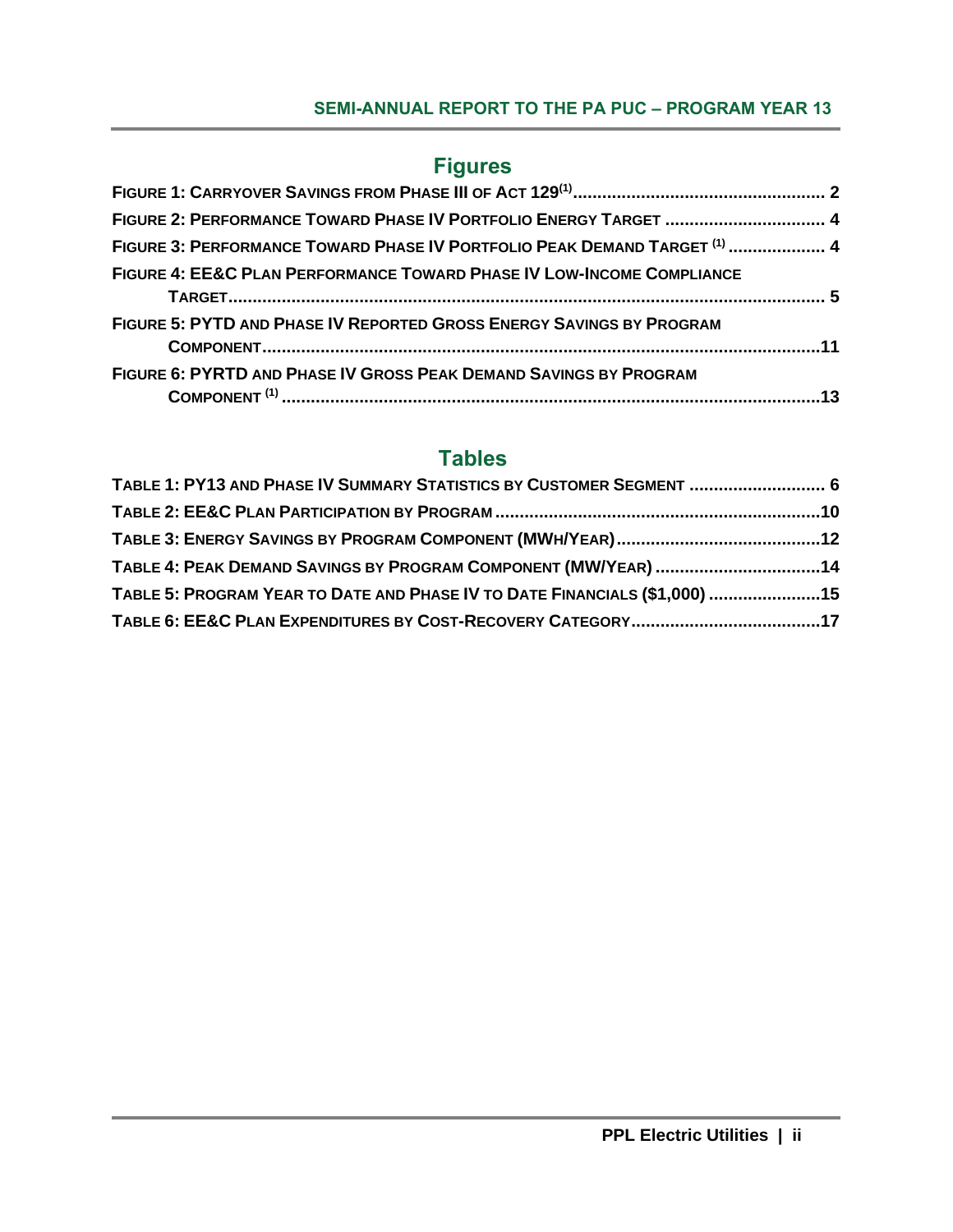| <b>BDR</b>   | <b>Behavioral Demand Response</b>                                    |
|--------------|----------------------------------------------------------------------|
| C&I          | <b>Commercial and Industrial</b>                                     |
| <b>CSP</b>   | <b>Conservation Service Provider or Curtailment Service Provider</b> |
| <b>DLC</b>   | <b>Direct Load Control</b>                                           |
| <b>DR</b>    | <b>Demand Response</b>                                               |
| <b>EDC</b>   | <b>Electric Distribution Company</b>                                 |
| <b>EDT</b>   | <b>Eastern Daylight Time</b>                                         |
| EE&C         | <b>Energy Efficiency and Conservation</b>                            |
| EM&V         | Evaluation, Measurement, and Verification                            |
| <b>EUL</b>   | <b>Effective Useful Life</b>                                         |
| <b>GNI</b>   | Government, Non-Profit, Institutional                                |
| <b>GNE</b>   | Government, Non-Profit, Educational                                  |
| <b>HVAC</b>  | Heating, Ventilating, and Air Conditioning                           |
| <b>ICSP</b>  | <b>Implementation Conservation Service Provider</b>                  |
| kW           | Kilowatt                                                             |
| <b>kWh</b>   | Kilowatt-hour                                                        |
| <b>LED</b>   | <b>Light-Emitting Diode</b>                                          |
| <b>LIURP</b> | Low-Income Usage Reduction Program                                   |
| M&V          | <b>Measurement and Verification</b>                                  |
| <b>MW</b>    | Megawatt                                                             |
| <b>MWh</b>   | Megawatt-hour                                                        |
| <b>NTG</b>   | Net-to-Gross                                                         |
| P4TD         | Phase IV to Date                                                     |
| PA PUC       | Pennsylvania Public Utility Commission                               |
| <b>PSA</b>   | Phase IV to Date Preliminary Savings Achieved; equal to VTD + PYTD   |
| PSA+CO       | PSA savings plus Carryover from Phase III                            |
| PY           | Program Year: e.g., PY13, from June 1, 2021 to May 31, 2022          |
| <b>PYRTD</b> | Program Year Reported to Date                                        |

### <span id="page-3-0"></span>**Acronyms**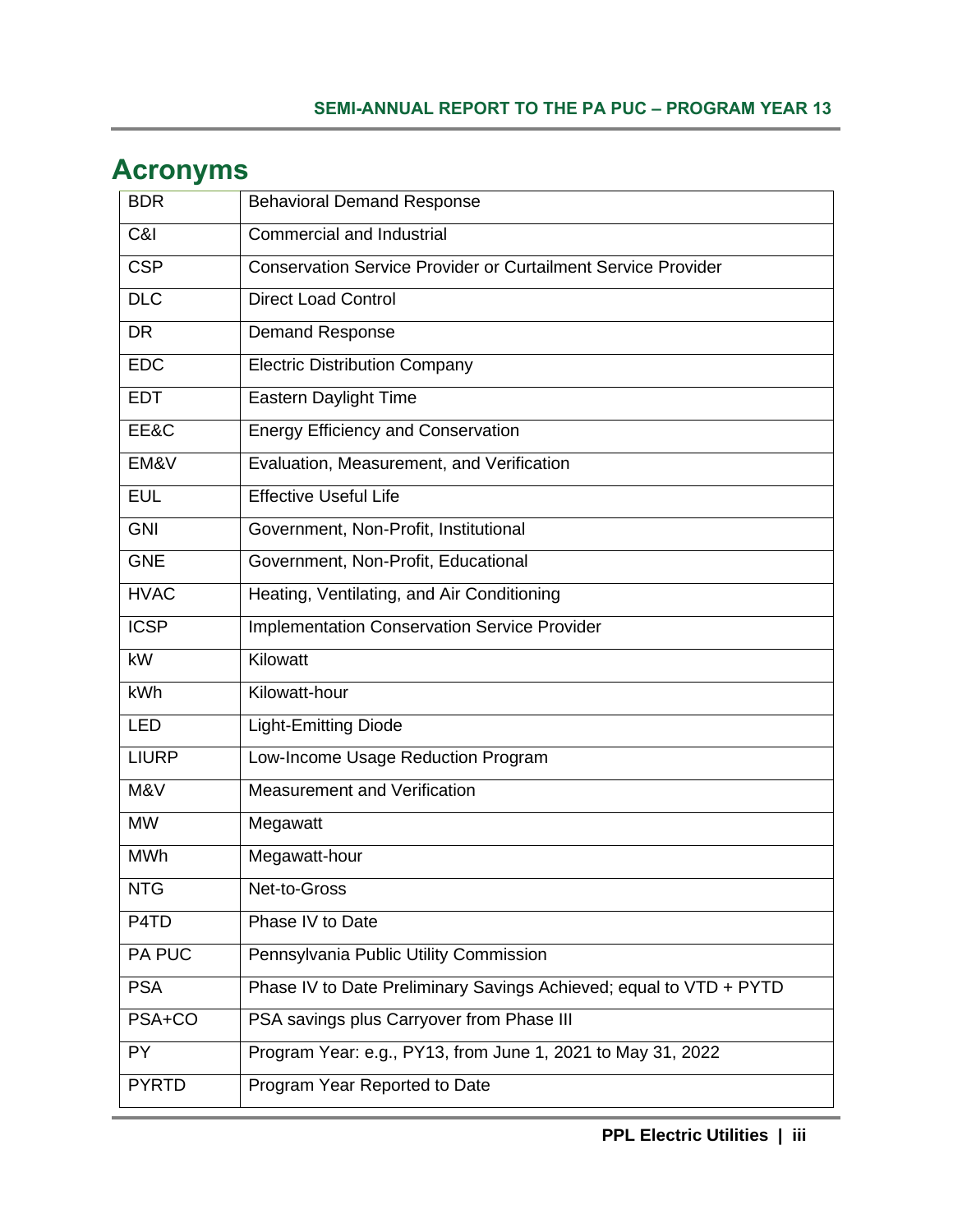| <b>PYVTD</b> | Program Year Verified to Date           |
|--------------|-----------------------------------------|
| <b>RTD</b>   | Phase IV to Date Reported Gross Savings |
| <b>SWE</b>   | <b>Statewide Evaluator</b>              |
| <b>TRC</b>   | <b>Total Resource Cost</b>              |
| <b>TRM</b>   | <b>Technical Reference Manual</b>       |
| VTD          | Phase IV to Date Verified Gross Savings |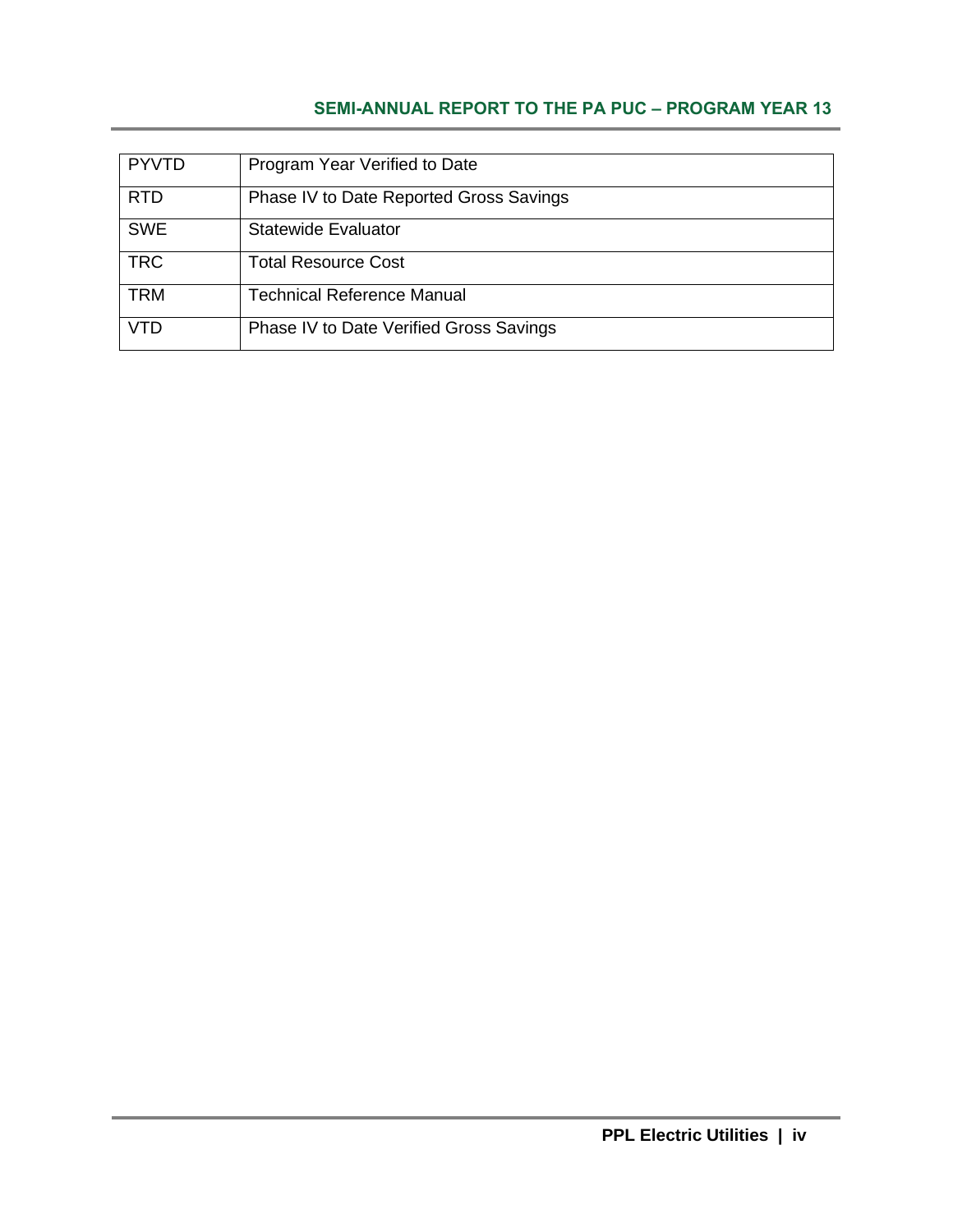# <span id="page-5-0"></span>**Types of Savings**

**Gross Savings:** The change in energy consumption and/or peak demand that results directly from program-related actions taken by participants in an EE&C program, regardless of why they participated.

**Net Savings:** The total change in energy consumption and/or peak demand that is attributable to an EE&C program. Depending on the program delivery model and evaluation methodology, the net savings estimates may differ from the gross savings estimate due to adjustments for the effects of free riders, changes in codes and standards, market effects, participant and nonparticipant spillover, and other causes of changes in energy consumption or demand not directly attributable to the EE&C program.

**Reported Gross:** Also referred to as *ex ante* (Latin for "beforehand") savings. The energy and peak demand savings values calculated by the EDC or its program Implementation Conservation Service Providers (ICSP) and stored in the program tracking system.

**Verified Gross:** Also referred to as *ex post* (Latin for "from something done afterward") gross savings. The energy and peak demand savings estimates reported by the independent evaluation contractor after the gross impact evaluation and associated M&V efforts have been completed.

**Verified Net:** Also referred to as *ex post* net savings. The energy and peak demand savings estimates reported by the independent evaluation contractor after application of the results of the net impact evaluation. Typically calculated by multiplying the verified gross savings by a netto-gross (NTG) ratio.

**Annual Savings:** Energy and demand savings expressed on an annual basis, or the amount of energy and/or peak demand an EE&C measure or program can be expected to save over the course of a typical year. Annualized savings are noted as MWh/year or MW/year. The Pennsylvania TRM provides algorithms and assumptions to calculate annual savings, and Act 129 compliance targets for consumption reduction are based on the sum of the annual savings estimates of installed measures.

**Lifetime Savings:** Energy and demand savings expressed in terms of the total expected savings over the useful life of the measure. Typically calculated by multiplying the annual savings of a measure by its effective useful life. The TRC Test uses savings from the full lifetime of a measure to calculate the cost-effectiveness of EE&C programs.

**Program Year Reported to Date (PYRTD):** The reported gross energy and peak demand savings achieved by an EE&C program or portfolio within the current program year. PYTD values for energy efficiency will always be reported gross savings in a semi-annual report.

**Program Year Verified to Date (PYVTD):** The verified gross energy and peak demand savings achieved by an EE&C program or portfolio within the current program year.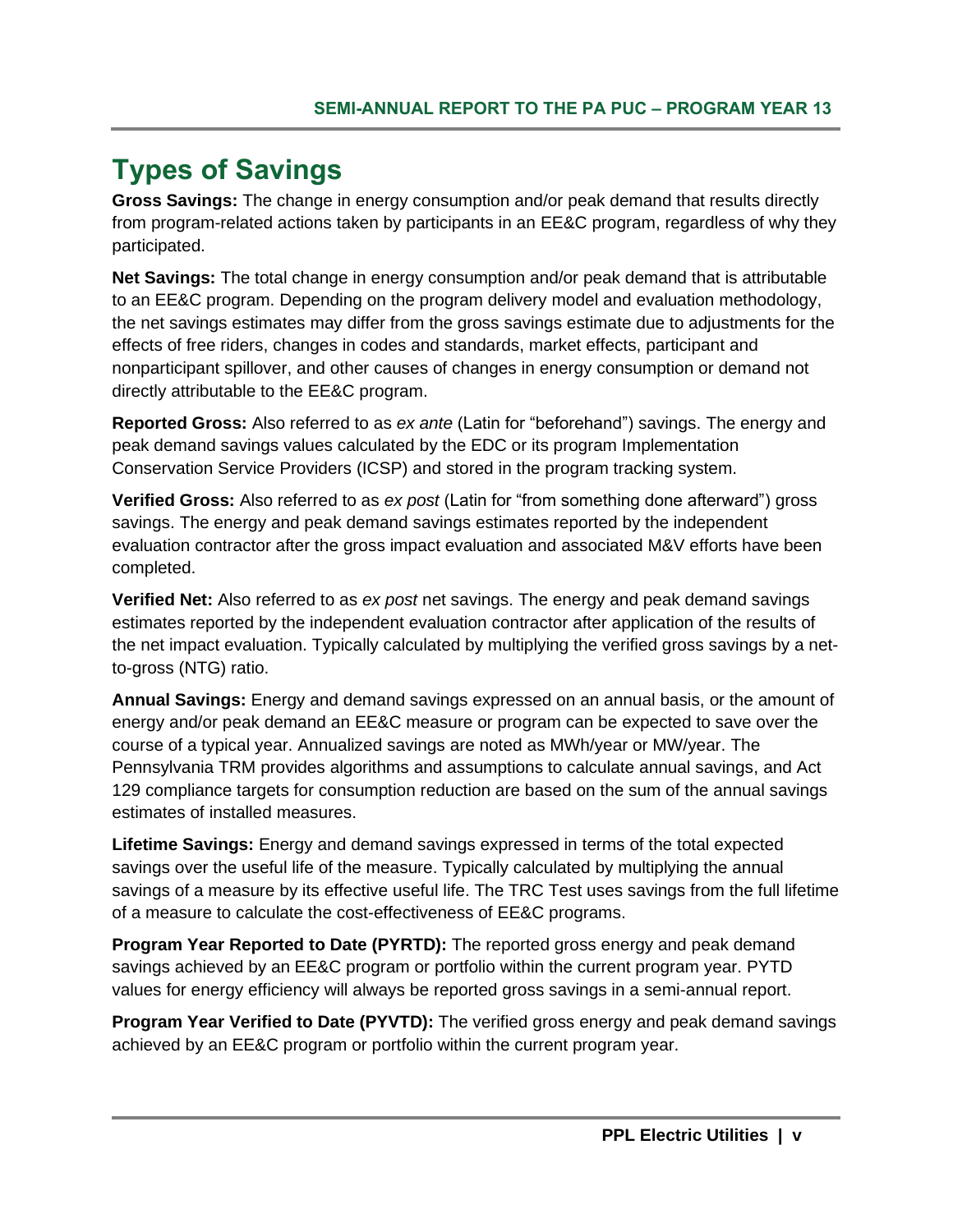**Phase IV to Date (P4TD):** The energy and peak demand savings achieved by an EE&C program or portfolio within Phase IV of Act 129. Reported in several permutations described below.

**Phase IV to Date Reported (RTD):** The sum of the reported gross savings recorded to date in Phase IV of Act 129 for an EE&C program or portfolio.

**Phase IV to Date Verified (VTD):** The sum of the verified gross savings recorded to date in Phase IV of Act 129 for an EE&C program or portfolio, as determined by the impact evaluation finding of the independent evaluation contractor.

**Phase IV to Date Preliminary Savings Achieved (PSA):** The sum of the verified gross savings (VTD) from previous program years in Phase IV where the impact evaluation is complete plus the reported gross savings from the current program year (PYTD). For PY13, the PSA savings will always equal the PYTD savings because PY13 is the first program year of the phase (no savings will be verified until the PY13 final annual report even if the approved EM&V plan calls for a historic realization rate).

**Phase IV to Date Preliminary Savings Achieved + Carryover (PSA+CO):** The sum of the verified gross savings from previous program years in Phase IV plus the reported gross savings from the current program year plus any verified gross carryover savings from Phase III of Act 129. This is the best estimate of an EDC's progress toward the Phase IV compliance targets.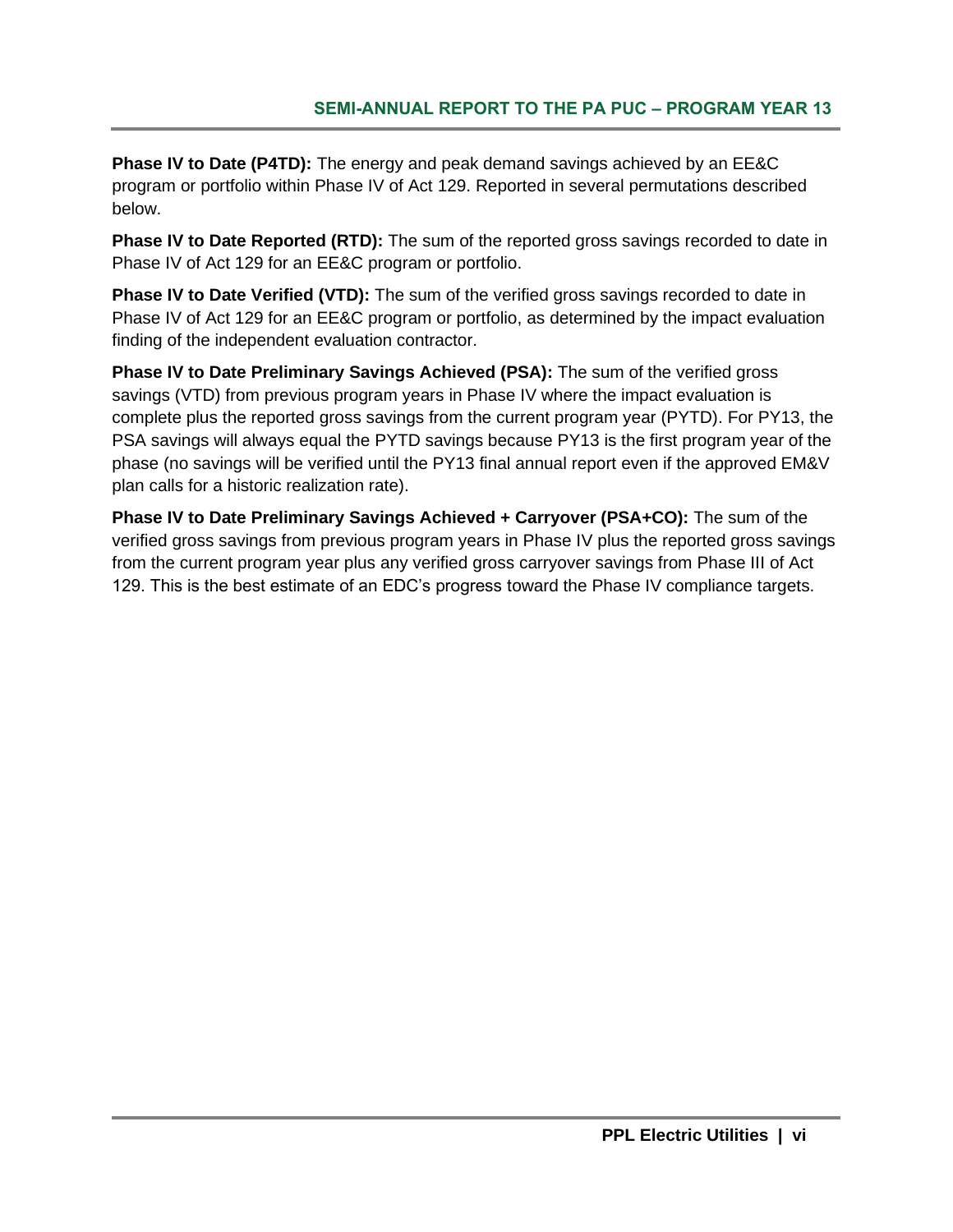### <span id="page-7-0"></span>**1 Introduction**

Pennsylvania Act 129 of 2008, signed on October 15, 2008, mandated energy savings and demand reduction goals for the largest electric distribution companies (EDCs) in Pennsylvania for Phases I (2008 through 2013), II (2013 through 2016) and III (2016 through 2021). In late 2020, each EDC filed a new energy efficiency and conservation (EE&C) plan with the PA PUC detailing the proposed design of its portfolio for Phase IV. These plans were updated based on stakeholder input and subsequently approved by the PUC in 2021.

Implementation of Phase IV of the Act 129 programs began on June 1, 2021. This report documents the progress and effectiveness of the Phase IV EE&C accomplishments for PPL Electric Utilities in Program Year 13 (PY13), as well as the cumulative accomplishments of the Phase IV programs since inception. This report additionally documents the energy savings carried over from Phase III. The Phase III carryover savings count towards EDC savings compliance targets for Phase IV.

This report details the participation, spending, and reported gross impacts of the energy efficiency programs during the first six months of PY13. Compliance with Act 129 savings goals are ultimately based on verified gross savings. PPL Electric Utilities has retained Cadmus as an independent evaluation contractor for Phase IV of Act 129. Cadmus is responsible for the measurement and verification of the savings and calculation of verified gross savings. The verified gross savings for PY13 energy efficiency programs will be reported in the final annual report, to be filed on September 30, 2022.

Phase IV of Act 129 includes a peak demand reduction goal for PPL Electric Utilities. Unlike previous phases of Act 129, Phase IV peak demand reduction targets must be met through coincident demand reductions from energy efficiency measures. The Act 129 peak demand reduction definition is non-holiday weekdays from 2:00 pm to 6:00 pm in June, July, and August. As in prior phases, compliance with Act 129 peak compliance goals is assessed at the systemlevel so all coincident peak demand impacts are adjusted for line losses.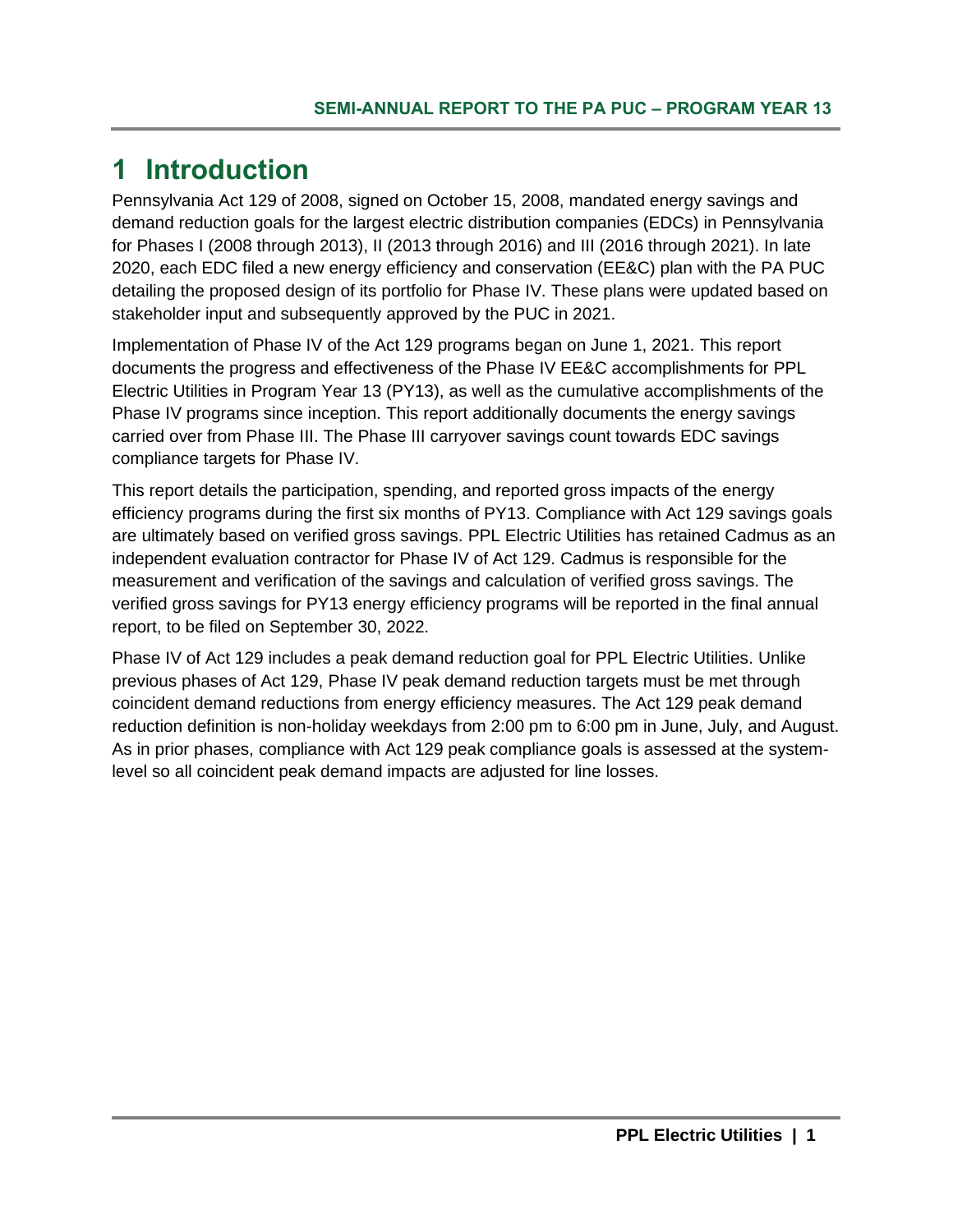# <span id="page-8-0"></span>**2 Summary of Achievements**

#### <span id="page-8-1"></span>**2.1 CARRYOVER SAVINGS FROM PHASE III OF ACT 129**

The Commission's Phase IV Implementation Order<sup>1</sup> allowed EDCs to carry over verified savings above the Phase III portfolio and low-income savings goal and apply those savings toward Phase IV compliance targets. PPL Electric Utilities has a total of 306,275 MWh/year of portfolio carryover savings and 31,089 MWh/year of low-income carryover savings from Phase III towards its Phase IV energy reduction targets. [Figure 1](#page-8-2) compares PPL Electric Utilities' Phase III verified gross savings total to the Phase III compliance target to illustrate the carryover calculation.

<span id="page-8-2"></span>

#### **Figure 1: Carryover Savings from Phase III of Act 129(1)**

(1) Total Phase III savings in the PY12 Annual Report were reduced by 0.986 MWh/yr following a review by the SWE. This adjustment did not impact Low-Income savings.

Phase III did not include a peak demand reduction target from energy efficiency, so there is no carryover savings toward the Phase IV peak demand reduction target.

<sup>1</sup> Pennsylvania Public Utility Commission, *Energy Efficiency and Conservation Program* Implementation Order, at Docket No. M-2020-3015228, (*Phase IV Implementation Order*), entered June 18, 2020.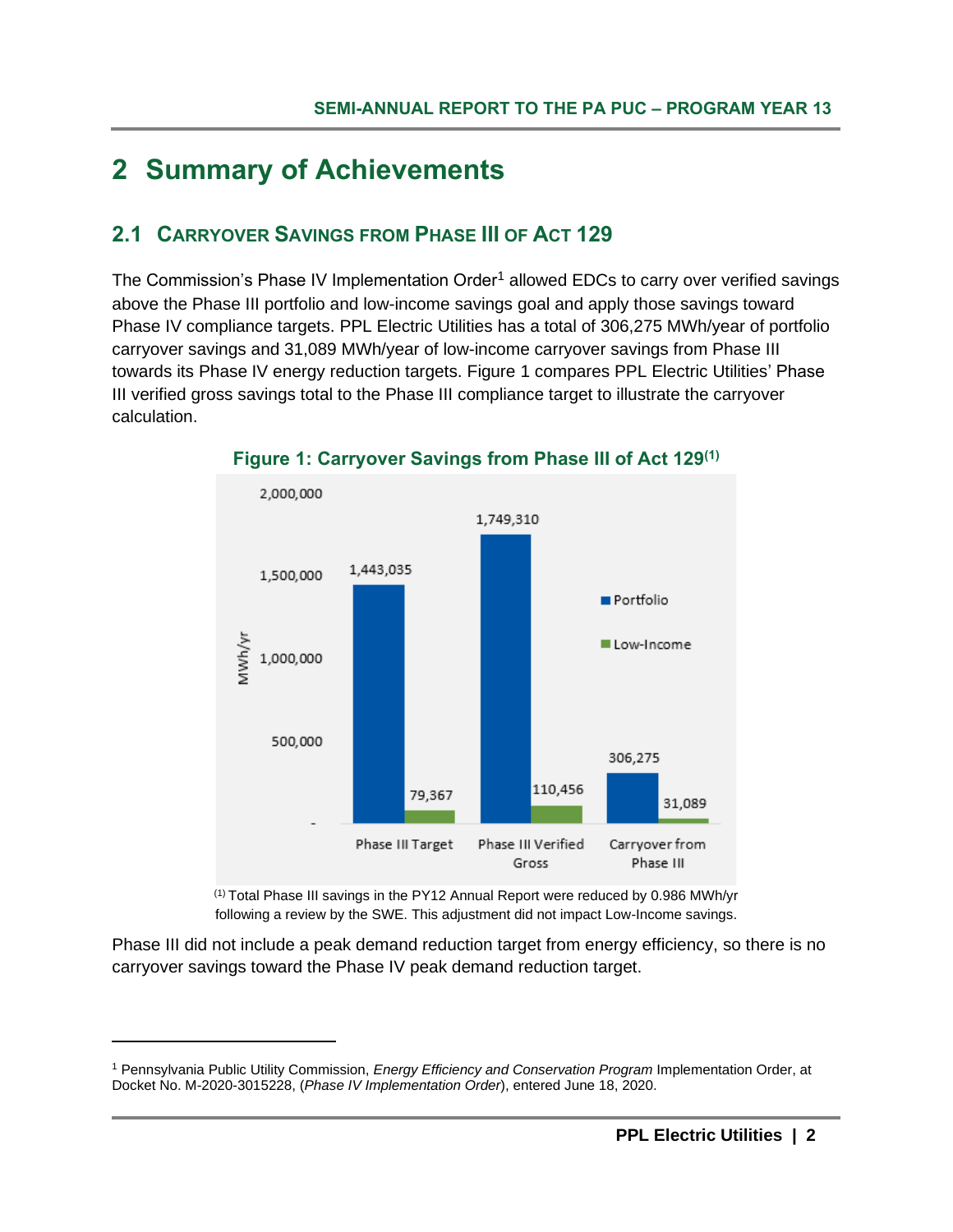#### <span id="page-9-0"></span>**2.2 PHASE IV ENERGY EFFICIENCY ACHIEVEMENTS TO DATE**

Since the beginning of Program Year 13 on June 1, 2021, PPL Electric Utilities has claimed:

- 27,673 MWh/yr of reported gross electric energy savings (PYRTD)
- 5.5647 MW/yr of reported gross peak demand savings (PYRTD)

Since the beginning of Phase IV of Act 129 on June 1, 2021, PPL Electric Utilities has achieved:

- 27,673 MWh/yr of reported gross electric energy savings (RTD)
- 5.5647 MW/yr of reported gross peak demand savings (RTD) from energy efficiency programs
- 27,673 MWh/yr of gross electric energy savings (PSA). This total includes verified gross savings from previous Phase IV program years and the PYTD reported gross savings from PY13.
- 5.5647 MW/yr of gross peak demand savings (PSA) from energy efficiency programs

Note: All gross peak demand savings are reported at the system level so they reflect adjustments for transmission and distribution losses.

Including carryover savings from Phase III, PPL Electric Utilities has achieved:

- 333,948 MWh/yr of PSA+CO energy savings recorded to date in Phase IV
	- $\circ$  This represents 27% of the May 31, 2026, energy savings compliance target of 1,250,157 MWh/yr. 2

[Figure 2](#page-10-0) and [Figure 3](#page-10-1) show PPL Electric Utilities' EE&C Plan progress toward Phase IV energy conservation and peak demand reduction compliance targets.

<sup>2</sup> From PPL Electric Utilities Corporation. *Energy Efficiency and Conservation Plan Act 129 Phase IV*. Docket No. M-2020-3020824. Revised May 24, 2021.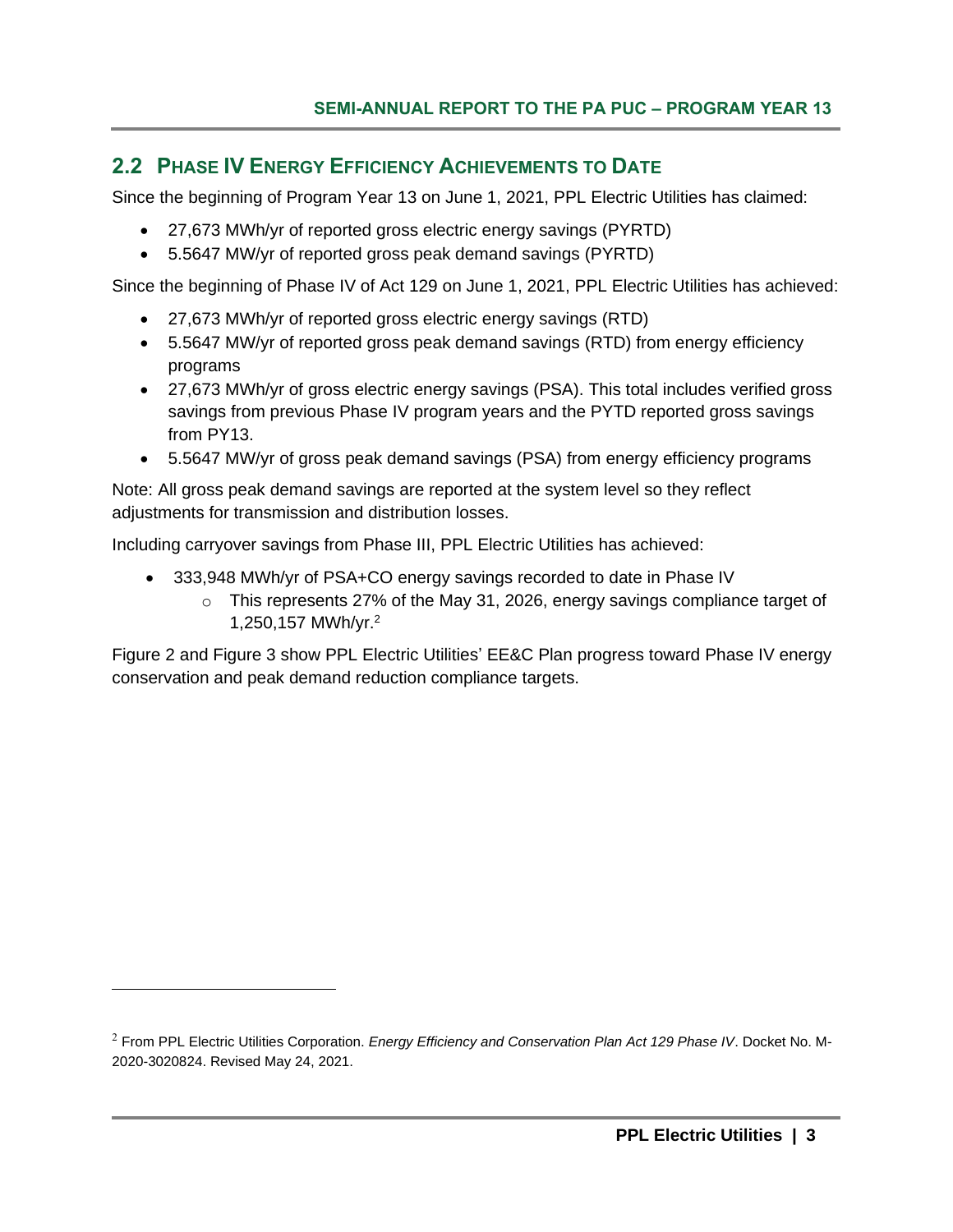

<span id="page-10-0"></span>**Figure 2: Performance Toward Phase IV Portfolio Energy Target**

#### <span id="page-10-1"></span>**Figure 3: Performance Toward Phase IV Portfolio Peak Demand Target (1)**



(1)Note: All gross peak demand savings are reported at the system level so they reflect adjustments for transmission and distribution losses.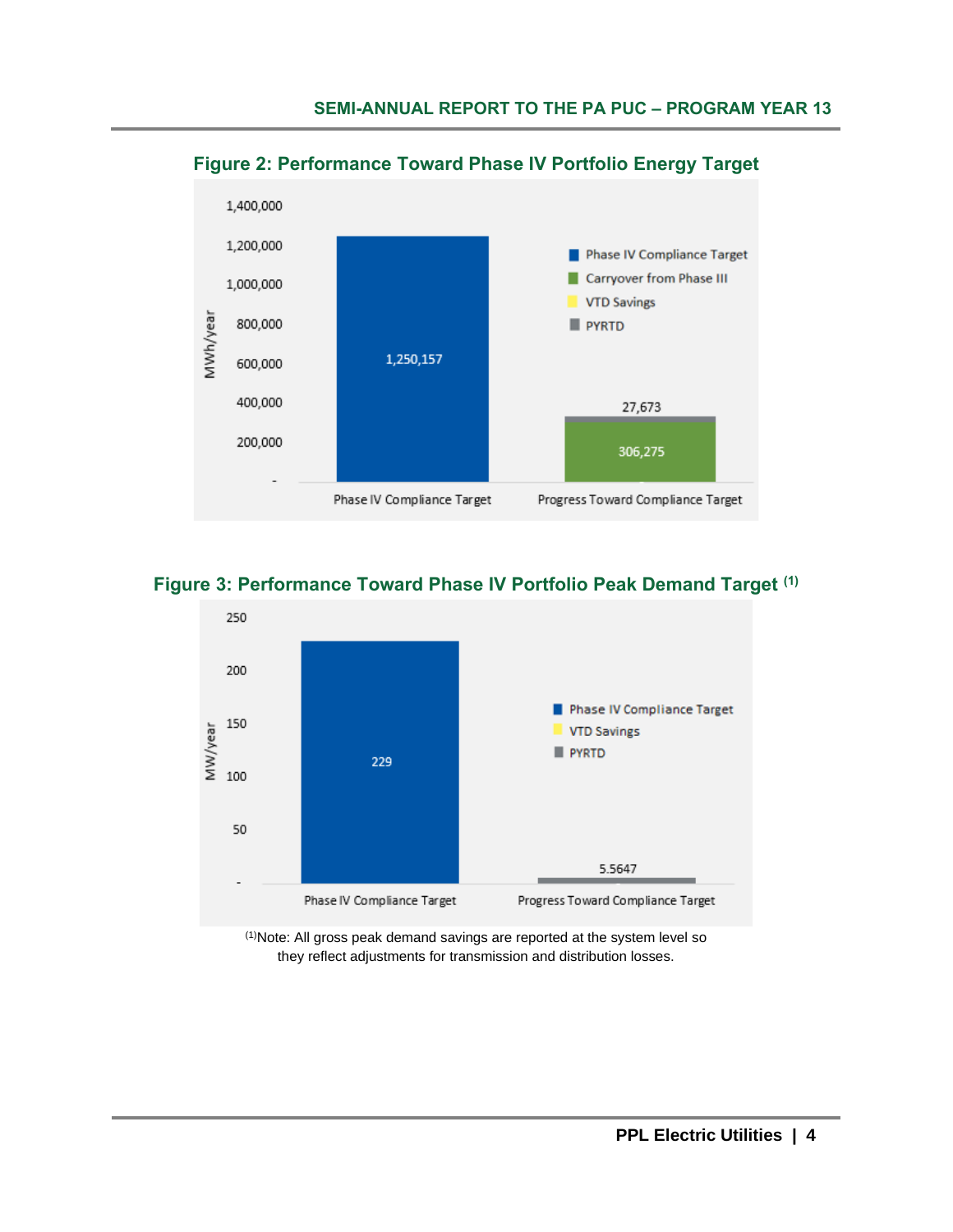The Phase IV Implementation Order directed EDCs to offer conservation measures to the lowincome customer segment based on the proportion of electric sales attributable to low-income households. The proportionate number of measures target for PPL Electric Utilities is 9.50%.<sup>3</sup> Because PPL Electric Utilities has not claimed low-income savings in quarters 1 and 2 of PY13, the percentage of measures offered to Low-Income participants is not reported at this time and will be reported in the annual report when savings are claimed.

The PA PUC also established a low-income energy savings target of 5.8% of the portfolio savings goal. The low-income savings target for PPL Electric Utilities is 72,509 MWh/yr<sup>4</sup> and is based on verified gross savings. [Figure 4](#page-11-0) compares the PSA+CO performance to date for the low-income customer segment to the Phase IV savings target. Based on the latest available information, PPL Electric Utilities has achieved 43% of the Phase IV low-income energy savings target.

<span id="page-11-0"></span>**Figure 4: EE&C Plan Performance Toward Phase IV Low-Income Compliance Target** 80,000



<span id="page-11-1"></span><sup>3</sup> Pennsylvania Public Utility Commission, *Energy Efficiency and Conservation Program* Implementation Order, at Docket No. M-2020-3015228, (*Phase IV Implementation Order*), entered June 18, 2020.

<sup>4</sup> From PPL Electric Utilities Corporation. *Energy Efficiency and Conservation Plan Act 129 Phase IV*. Docket No. M-2020-3020824. Revised May 24, 2021.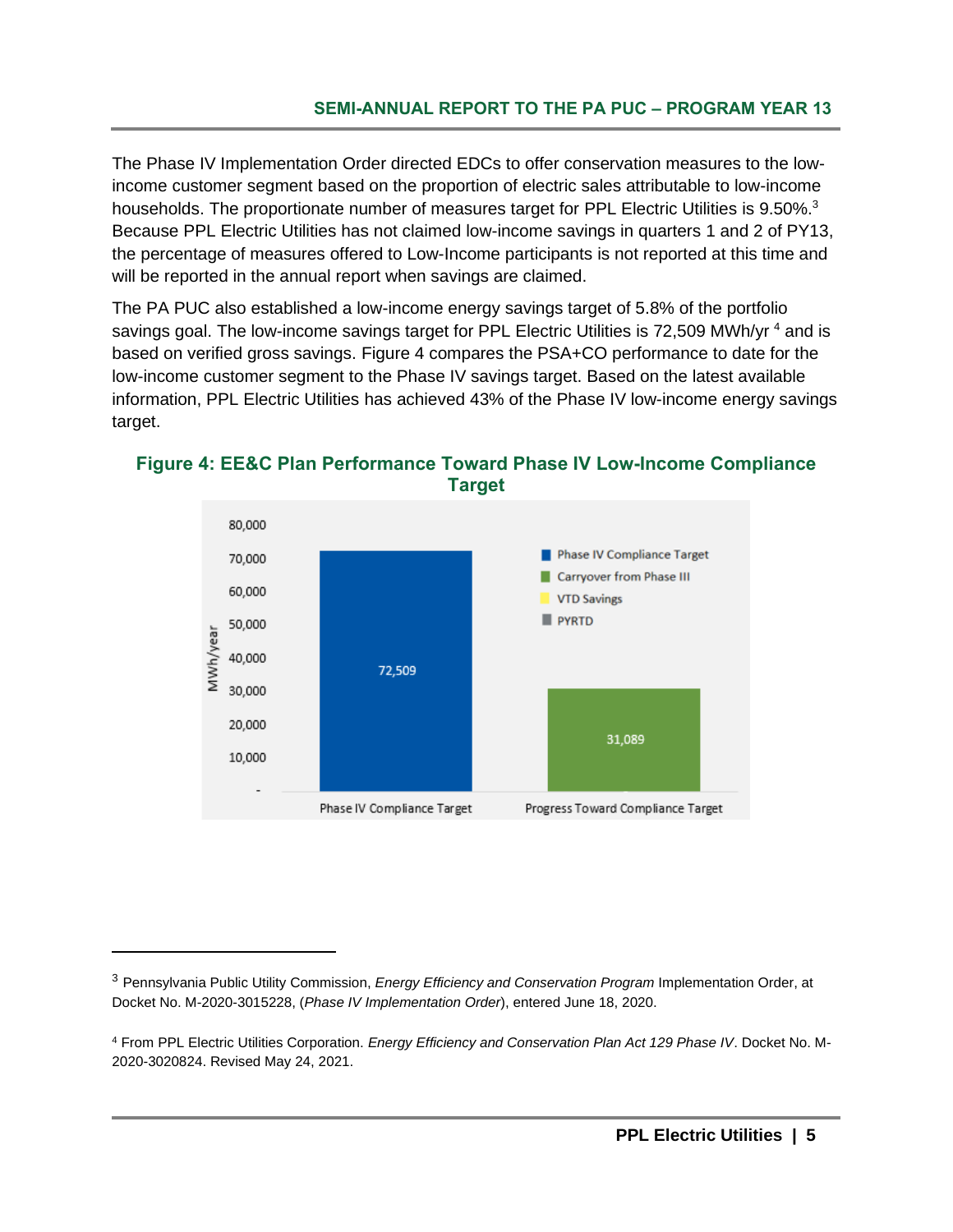#### <span id="page-12-0"></span>**2.3 PHASE IV PERFORMANCE BY CUSTOMER SEGMENT**

[Table 1](#page-12-3) presents the participation, savings, and spending by customer sector for PY13 and Phase IV. The residential, small C&I, large C&I sectors are defined by EDC tariff and the residential low-income and governmental/educational/non-profit sector were defined by statute (66 Pa. C.S. § 2806.1). The residential low-income segment is a subset of the residential customer class and the GNE segment may include customers who are part of the Residential, Small C&I, or Large C&I rate classes. The savings, spending, and participation values for the LI and GNE segments have been removed from the parent sectors in [Table 1.](#page-12-3)

<span id="page-12-3"></span>

| <b>Parameter</b>                                                                                        | <b>Residential</b><br>(Non-LI) | <b>Residential</b><br>Ш | <b>Small C&amp;I</b><br>(Non-<br>GNE) | Large C&I<br>(Non-<br>GNE) | <b>GNE</b> | Total <sup>(1)</sup> |  |  |
|---------------------------------------------------------------------------------------------------------|--------------------------------|-------------------------|---------------------------------------|----------------------------|------------|----------------------|--|--|
| # Participants                                                                                          | 299,962                        | 0                       | 24,190                                | 302                        | 518        | 324,972              |  |  |
| PYRTD MWh/yr                                                                                            | 7,016                          | 0                       | 15.779                                | 3,312                      | 1,566      | 27,673               |  |  |
| PYRTD MW/yr                                                                                             | 1.7607                         | 0                       | 2.8703                                | 0.5239                     | 0.4098     | 5.5647               |  |  |
| Incentives $(51,000)^{(2)}$                                                                             | \$1,243                        | \$1,018                 | \$1,227                               | \$156                      | \$90       | \$3,734              |  |  |
| $(1)$ $\rightarrow$ $\rightarrow$ $\rightarrow$ $\rightarrow$ $\rightarrow$ $\rightarrow$ $\rightarrow$ |                                |                         |                                       |                            |            |                      |  |  |

#### **Table 1: PY13 and Phase IV Summary Statistics by Customer Segment**

 $<sup>(1)</sup>Total$  may not sum due to rounding.</sup>

 $^{(2)}$  PPL Electric Utilities reports number of participants and PYRTD using their participant tracking database but uses the incentive amounts from a separate accounting system, since they are reported along with the other expenditures.

# <span id="page-12-1"></span>**3 Updates and Findings**

#### <span id="page-12-2"></span>**3.1 IMPLEMENTATION UPDATES AND FINDINGS**

This section contains implementation updates.

#### **3.1.1 Low-Income Program**

The Low-Income Program offers a broad selection of no-cost energy-saving improvements and education to qualifying low-income customers residing in single-family homes, individually metered multifamily units, and manufactured homes. Direct installation of energy efficiency measures for lighting, water aeration, and weatherization are offered through in-home and remote assessment delivery channels. Additionally, PPL Electric Utilities offers comprehensive measures, such as ductless mini-split heat pumps, heat pump maintenance, heat pump water heaters, building shell measures, and smart thermostats through the in-home assessment delivery channel. PPL Electric Utilities also provides the same measures available under the Low-Income Program inside the tenant units of low-income residents in master-metered multifamily buildings at no direct cost to the building owners or those tenants.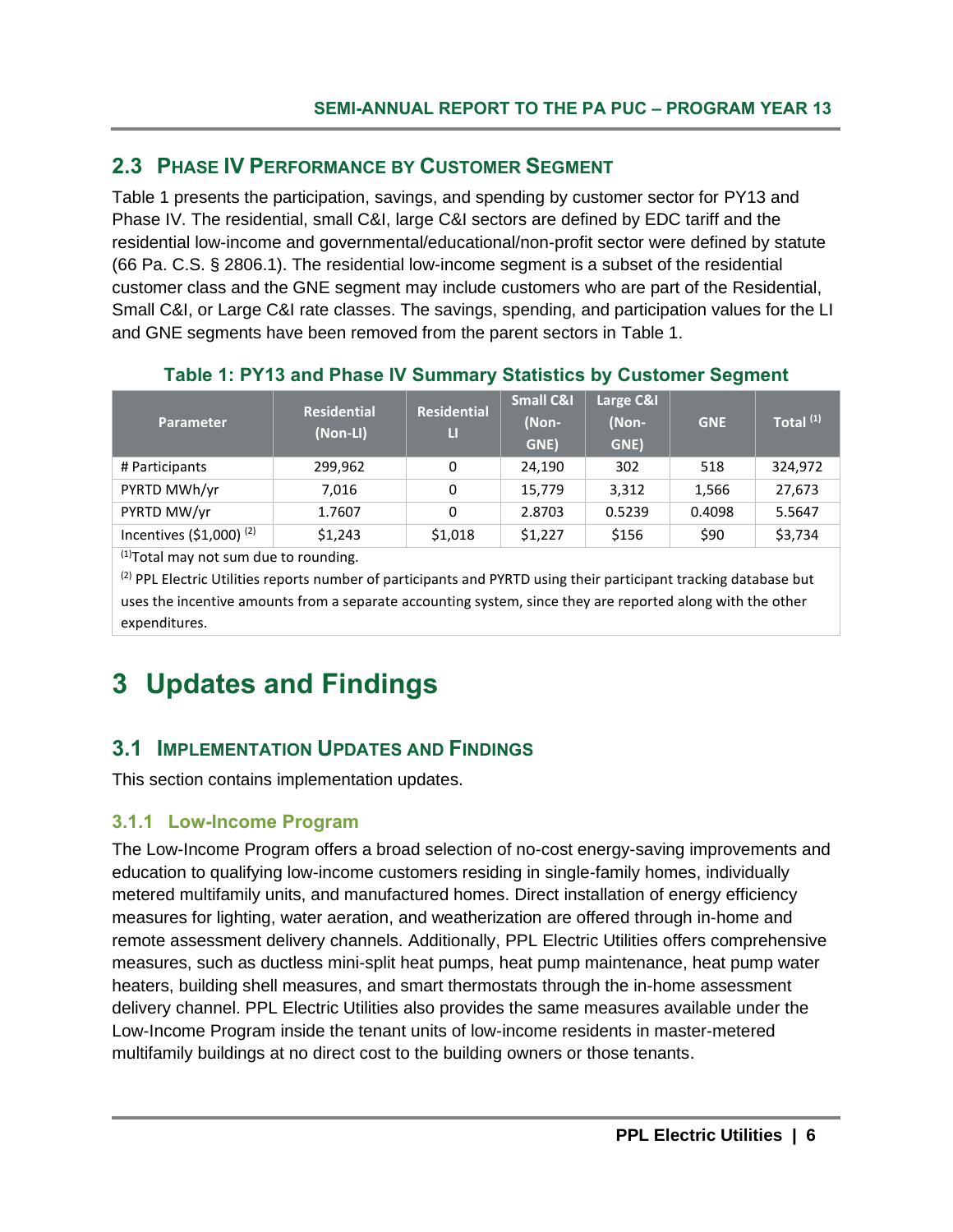This program for income-eligible customers launched June 1, 2021 with a seamless transition for customers from Phase III to Phase IV. The program has completed nearly 4,000 jobs in the virtual environment and will start in-home assessments in 2022. Additionally, the program has dispersed almost 13,000 welcome kits to customers who are eligible for the assessment to encourage their enrollment. Since PPL Electric Utilities' tracking system was still in development during Q1-2, official reporting of this participation will begin in Q3.

#### **3.1.2 Residential Program**

This section outlines the program components offered in the Residential Program.

**Appliance Recycling:** PPL Electric Utilities offers free pick-up and recycling of refrigerators, freezers, dehumidifiers, room air conditioners, and consumer electronics (without savings or incentive). The Company offers customers a rebate for each recycled appliance, which must be plugged in and functioning when picked up. Room air conditioners, consumer electronics (if offered), and dehumidifiers are eligible for pick up with a refrigerator or freezer.

This component continues to offer both contactless and in-home pickups, with about half of the participants still preferring the contactless option. The rebate was increased from \$35 to \$50 in October and then extended through the end of PY13. A small appliance pick-up event was held in September. Customers pre-registered for the event to recycle their inefficient room air conditioners and dehumidifiers. The event gathered 67 units (54 room ACs and 13 dehumidifiers). PPL Electric Utilities plans to hold more of these events throughout the territory in the spring of 2022.

**Efficient Lighting – Specialty Bulbs:** In this program component, participating customers can purchase a variety of discounted specialty LED bulbs at local retail stores or purchase from the online marketplace.

The Efficient Lighting program component is off to a good start with over 314,000 bulbs sold. Big box stores such as Lowe's and The Home Depot are leading sales with specialty, reflector, and globe bulbs.

**Energy Efficient Homes:** PPL Electric Utilities provides comprehensive energy efficiency options for new and existing homes through these delivery channels:

- New homes
- Comprehensive in-home audit and weatherization channel
- Downstream and midstream energy efficiency equipment

PPL Electric Utilities continues to experience strong performance in efficient new home construction with 499 homes-to-date in PY13.

This summer, PPL Electric Utilities introduced the New Customer Energy Efficiency Welcome Kit. For this offer, PPL Electric Utilities reached out to all new customers via email and direct mail, encouraging them to start their energy savings journey with a free energy saving Welcome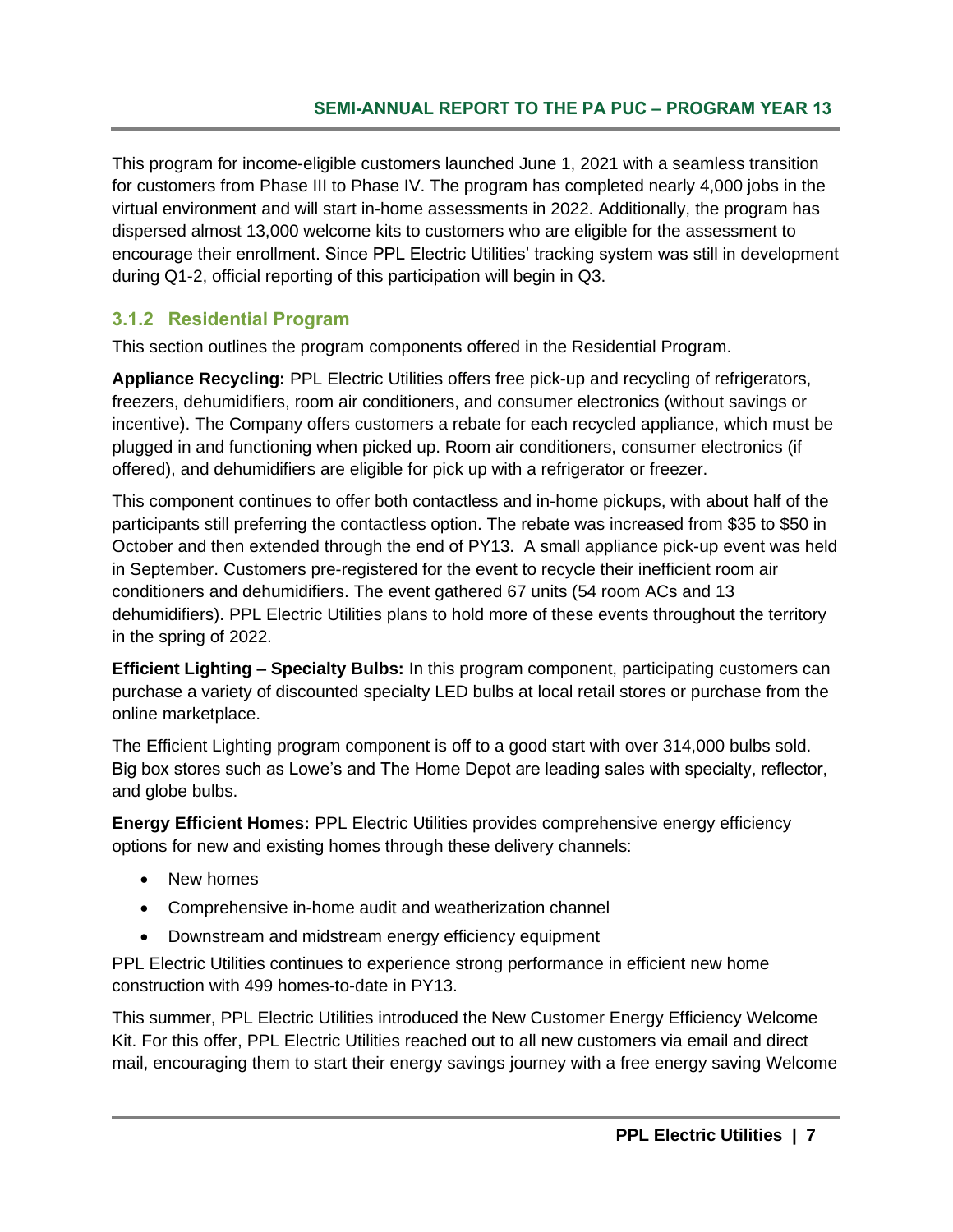Kit to help them use less electricity and save money. To date, 25,000 new customers have been reached.

A Black Friday email was sent to all customers with the goal of encouraging them to purchase smart thermostats during the best pricing of the year. An additional email was sent to all PPL Electric Utilities customers on Cyber Monday for collaboration with the ENERGY STAR Gifts That Do a World of Good campaign. This promotion was the best promotion ever for the Online Marketplace. In November 2021, 2,300 total products were sold - 1,012 smart thermostats were sold during this year's promotion compared with 286 last November. These sales will be reflected in Q3 reporting.

**Student Energy Efficient Education:** PPL Electric Utilities offers energy efficiency kits and education to students and teachers in grades 2 through 12.

The Student Energy Efficient Education program is in full swing. The bulk of the presentations have taken place in November and December. All three student cohorts, Bright Kids, Take Action and Innovation, are fully subscribed. Both the poster contest and Innovation Challenge are underway. As in previous years, the focus is on low-income schools.

#### **3.1.3 Non-Residential Program**

This section outlines the program components offered in the Non-Residential Program.

**Efficient Equipment:** PPL Electric Utilities promotes the purchase and installation of a wide range of high-efficiency measures, including lighting, HVAC, refrigeration, motors/drives, commercial kitchen equipment, agricultural equipment, equipment controls, and new construction projects. The component has four delivery channels:

- Customers, contractors, or trade allies submit applications for rebates in the **downstream** channel.
- The **direct discount** channel engages small C&I customers by providing higher incentives to contractors to encourage projects that may not receive attention otherwise.
- Small C&I customers can receive a no-cost assessment to identify improvements through the **direct install** delivery channel.
- The **midstream** channel delivers immediate rebates at the point of purchase for lighting and other commercial and industrial equipment.

New in Phase IV, efficient equipment incentives are paid on both the kWh savings and kW savings. The Small Business Direct Install channel was launched in the fall of 2021. The Midstream Lighting channel continues to ramp up in Phase IV with 28 participating distributors. Midstream continued to see product delays and sourcing issues during the first six months of the Phase. Effective January 1, 2022 incentives were increased from the initial Phase IV launch. The decision to remove pre-approval for downstream applications also has been announced for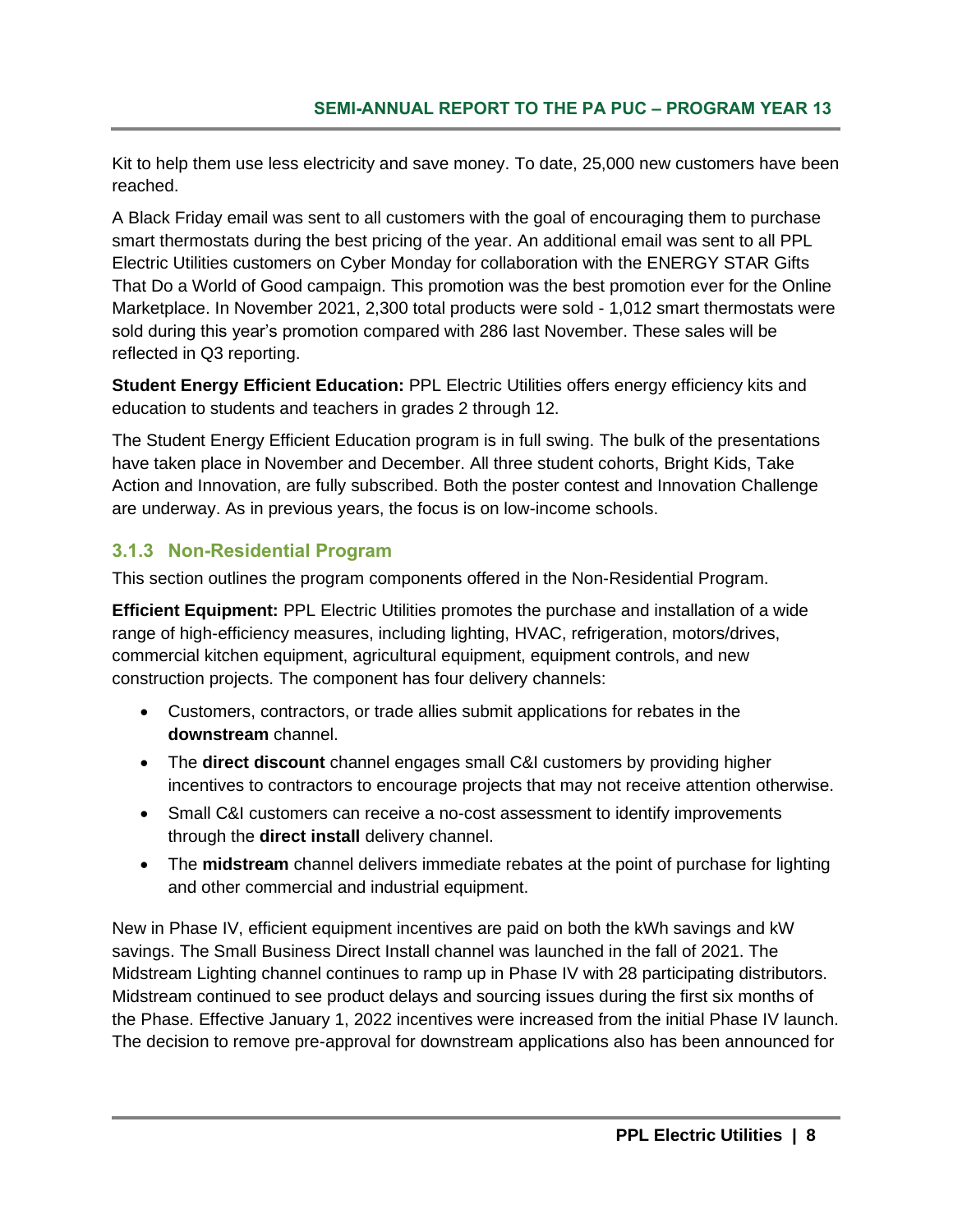February 14, 2022. Both changes are an effort to energize the market and increase project submittals.

**Custom:** Customers can receive incentives to support completion of complex and comprehensive projects that involve measures not covered by the Efficient Equipment component.

PPL Electric Utilities returned to the field in Phase IV, after ending Phase III using a virtual approach. Outreach has been geared toward identifying projects that produce kW savings to focus on the demand reduction targets. New in Phase IV, custom incentives are paid on both the kWh savings and kW savings, except for CHP and solar projects which are incentivized only on the kW saved. Incentives for the custom component have also been increased effective January 1, 2022 from the initial launch date. Pre-approval for all custom projects is still required.

#### <span id="page-15-0"></span>**3.2 EVALUATION UPDATES AND FINDINGS**

This section summarizes evaluation activities that have occurred so far in PY13.

- For each program component offered in PY13, Cadmus updated the evaluation plans, and submitted them to PPL Electric Utilities and the SWE.
- Cadmus received Q1 and Q2 participation data for many of the program components and confirmed that it contained the necessary data for evaluation activities.
- Cadmus has started designing stakeholder interview guides and plans to conduct these interviews in January and February for all program components.
- For the Appliance Recycling, Energy Efficient Home, Low-Income, Custom, and Efficient Equipment downstream delivery channels, Cadmus has started outlining sampling plans and designing participant survey instruments.
- For the Efficient Equipment program component, Cadmus selected an evaluation sample from PY13 Q1 and Q2 records, requested and received supporting data from the ICSP, and began conducting desk reviews.
- For the Custom component, Cadmus verified three PY13 projects in the large stratum in Q1 and Q2. Ongoing evaluation activities, including review of project documentation, creation of site-specific measurement and verification plans, deployment of evaluator installed metering equipment, determination of project savings using a high-rigor approach, and presenting finalized savings in a verification report, are currently underway for one project in the small stratum sample and approximately 19 large stratum projects.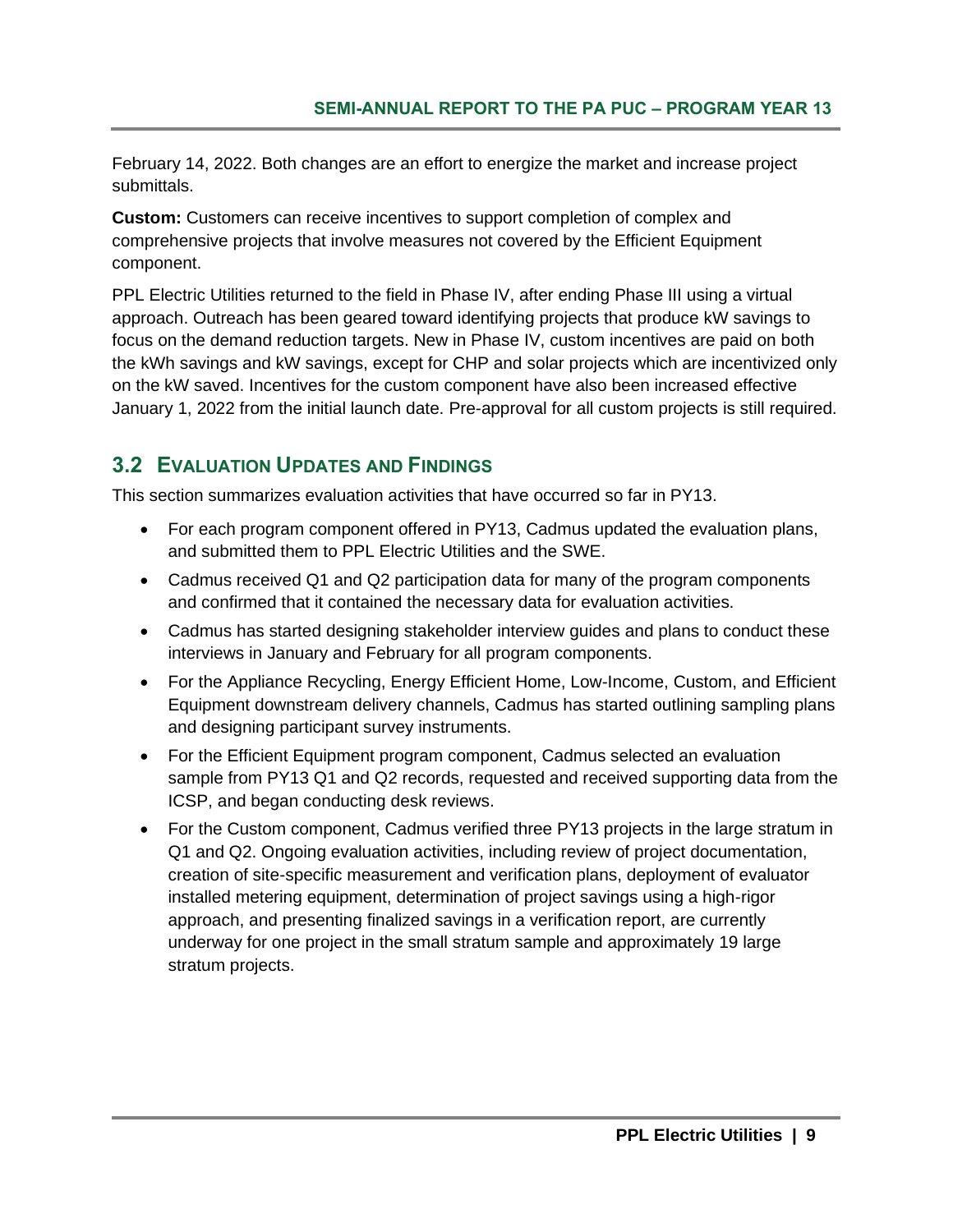### <span id="page-16-0"></span>**4 Summary of Participation by Program**

Participation is defined differently for each program component depending on the program delivery channel and data tracking practices. The nuances of the participant definition vary by program component and are summarized by program in [Table 2.](#page-16-1) The table provides the current participation totals for PY13 and Phase IV.

<span id="page-16-1"></span>

| Program                                                   | <b>Participant Definition</b>                                                                                                                        | PY13TD<br>Participation | P4TD<br>Participation |
|-----------------------------------------------------------|------------------------------------------------------------------------------------------------------------------------------------------------------|-------------------------|-----------------------|
| Low-Income                                                |                                                                                                                                                      |                         |                       |
| Low-Income Assessment                                     | Unique bill account number; corresponds to an<br>income-eligible household that receives an audit and<br>program services or receives a welcome kit. | 0                       | 0                     |
| <b>Residential Program</b>                                |                                                                                                                                                      |                         |                       |
| Appliance Recycling                                       | Unique job number; corresponds with each unique<br>appliance decommissioned through the program<br>during the program year.                          | 4,881                   | 4,881                 |
| Efficient Lighting                                        | Number of discounted bulbs sold.                                                                                                                     | 314,377                 | 314,377               |
| <b>Energy Efficient Home New</b><br>Homes                 | Unique job number; corresponds to a rebated<br>project.                                                                                              | 499                     | 499                   |
| <b>Energy Efficient Homes</b><br>Audit and Weatherization | Unique job number; corresponds to a rebated<br>project.<br>Households could have more than one rebated<br>project.                                   | 0                       | 0                     |
| <b>Energy Efficient Homes</b><br>Online Marketplace       | Unique job number; corresponds to a rebated<br>project.                                                                                              | 1,051                   | 1,051                 |
| <b>Energy Efficient Homes</b><br>Equipment (downstream)   | Unique job number; corresponds to a rebated<br>project. Households could have more than one<br>rebated project.                                      | 2,447                   | 2,447                 |
| <b>Energy Efficient Homes</b><br>Equipment (midstream)    | Unique job number; corresponds to each purchase of<br>discounted products.                                                                           | $\Omega$                | $\Omega$              |
| <b>Student Energy Efficient</b><br>Education              | Number of participants is counted as the number of<br>energy conservation kits delivered.                                                            | 0                       | 0                     |
| <b>Non-Residential Program</b>                            |                                                                                                                                                      |                         |                       |
| Custom                                                    | Unique job number; commercially operable job that<br>received an incentive payment during the reporting<br>period.                                   | 5                       | 5                     |
| <b>Efficient Equipment</b><br>(downstream)                | Unique job number; corresponds to each unique job<br>that received a rebate.                                                                         | 146                     | 146                   |

#### **Table 2: EE&C Plan Participation by Program**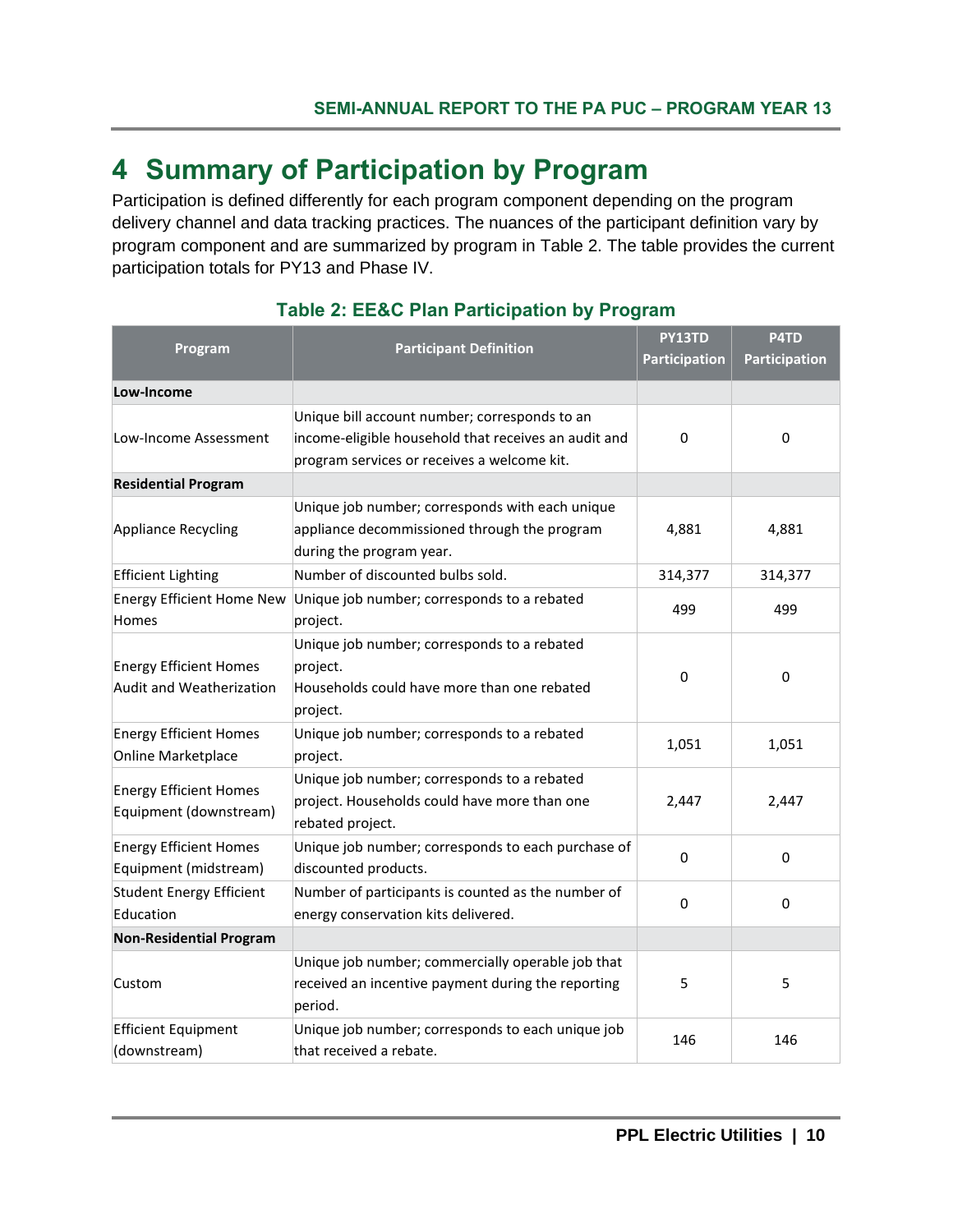| <b>Program</b>                     | <b>Participant Definition</b>                                              | PY13TD<br>Participation | P4TD<br>Participation |
|------------------------------------|----------------------------------------------------------------------------|-------------------------|-----------------------|
| Efficient Equipment<br>(midstream) | Unique job number; corresponds to each purchase of<br>discounted products. | 1,566                   | 1,566                 |
| <b>Portfolio Total</b>             |                                                                            | 324,972                 | 324,972               |

# <span id="page-17-0"></span>**5 Summary of Energy Impacts by Program Component**

[Figure 5](#page-17-1) presents a summary of the PYTD reported gross energy savings by program component for Program Year 13. The energy impacts in this report are presented at the meter level and do not reflect adjustments for transmission and distribution losses. Because this is the first report of Phase IV, the PSA gross savings for Phase IV of Act 129 are the same as the PYTD savings from the current program year so a separate chart is not included.

<span id="page-17-1"></span>

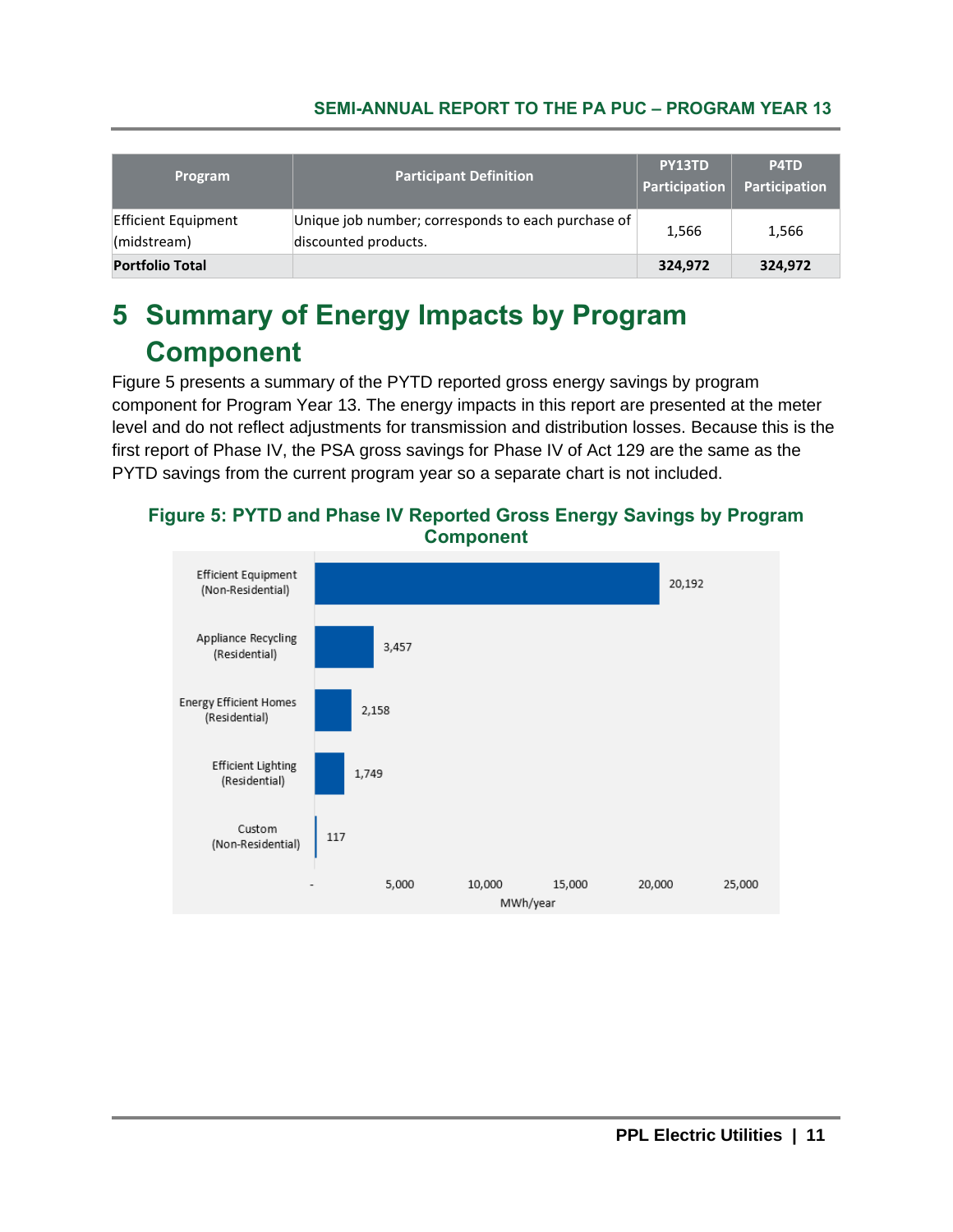[Table](#page-18-0) 3 presents a summary of energy impacts by program component through the current reporting period.

<span id="page-18-0"></span>

| Program                                   | <b>PYRTD</b>             | <b>RTD</b>               | <b>VTD</b> | <b>PSA</b> |
|-------------------------------------------|--------------------------|--------------------------|------------|------------|
| Low-Income                                |                          |                          |            |            |
| Low-Income                                | $\overline{\phantom{a}}$ | $\overline{\phantom{0}}$ | -          |            |
| <b>Residential</b>                        |                          |                          |            |            |
| <b>Appliance Recycling</b>                | 3,457                    | 3,457                    |            | 3,457      |
| <b>Efficient Lighting</b>                 | 1,749                    | 1,749                    |            | 1,749      |
| <b>Energy Efficient Homes</b>             | 2,158                    | 2,158                    |            | 2,158      |
| <b>Student Energy Efficient Education</b> |                          |                          |            |            |
| <b>Non-Residential</b>                    |                          |                          |            |            |
| Custom                                    | 117                      | 117                      |            | 117        |
| <b>Efficient Equipment</b>                | 20,192                   | 20,192                   |            | 20,192     |
| <b>Portfolio Total</b>                    | 27,673                   | 27,673                   |            | 27,673     |
| <b>Carry-Over Savings from Phase III</b>  |                          |                          |            | 306,275    |
| <b>Adjusted Portfolio Total</b>           | 27,673                   | 27,673                   |            | 333,948    |

#### **Table 3: Energy Savings by Program Component (MWh/Year)**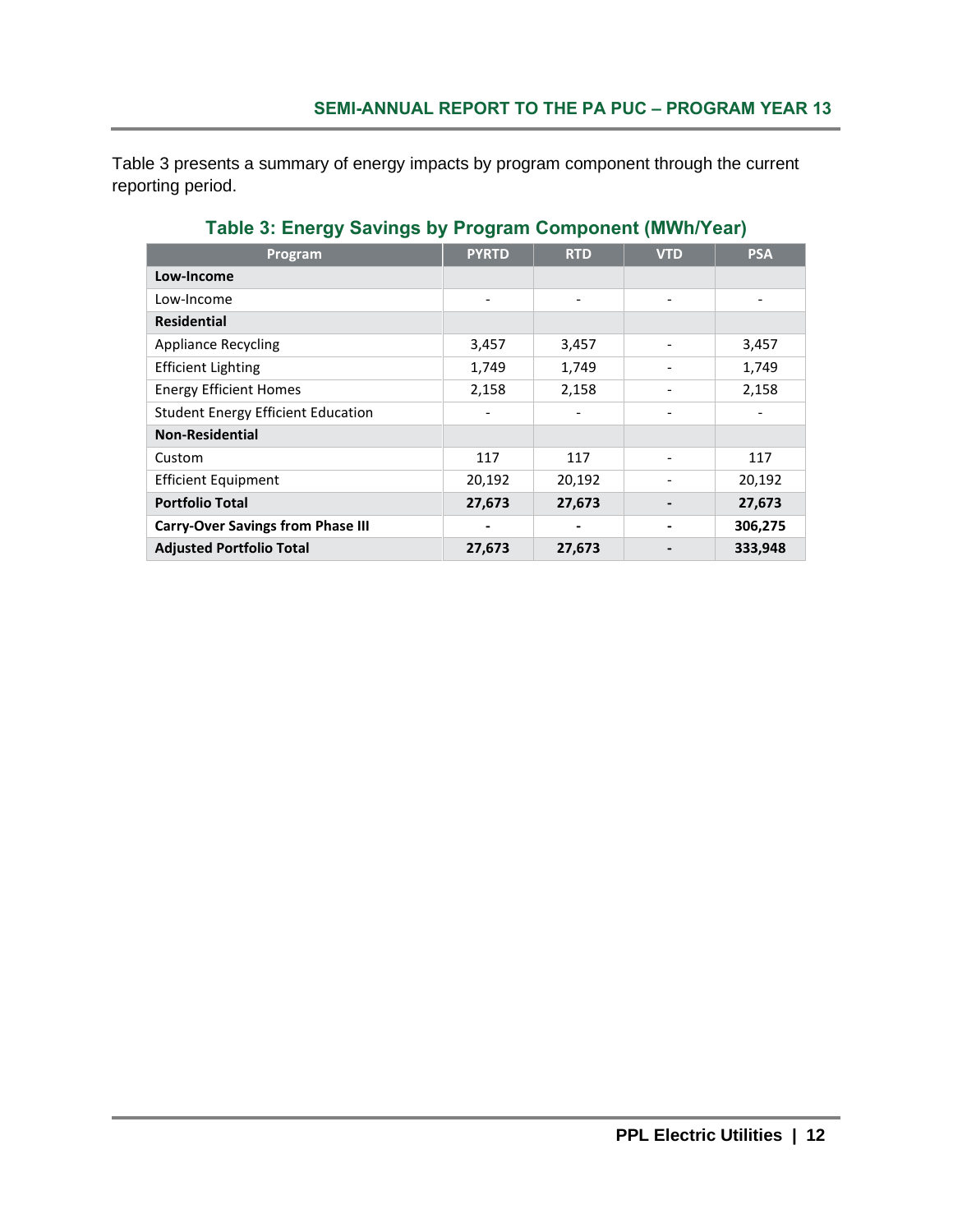### <span id="page-19-0"></span>**6 Summary of Peak Demand Impacts by Program**

Act 129 defines peak demand savings from energy efficiency as the average expected reduction in electric demand from 2:00 p.m. to 6:00 p.m. EDT on non-holiday weekdays from June to August. The peak demand impacts from energy efficiency in this report are presented at the system level, meaning they reflect adjustments for transmission and distribution losses. PPL Electric Utilities uses the following line loss percentages/multipliers by sector.<sup>56</sup>

- $Residential = 1.0875$
- Small  $C&I = 1.0875$
- Large  $C&1 = 1.0420$

[Figure 6](#page-19-1) presents a summary of the PYRTD reported gross peak demand savings by energy efficiency program component for Program Year 13. Because this is the first report of Phase IV, the PSA peak demand savings for Phase IV of Act 129 are the same as the PYTD peak demand savings from the current program year so a separate chart is not included.

<span id="page-19-1"></span>



 $(1)$  Total of individual program component savings may not sum to total due to rounding.

<sup>5</sup> Pennsylvania Public Utility Commission. February 2021. *Technical Reference Manual.* Act 129 Energy Efficiency and Conservation Program & Act 213 Alternative Energy Portfolio Standards.

 $6$  For GNE records, the line loss multiplier was calculated as a blended rate of 1.0827 using the proportion of reported demand reductions of the residential and small C&I sectors compared to the large C&I sector (89% and 11%, respectively).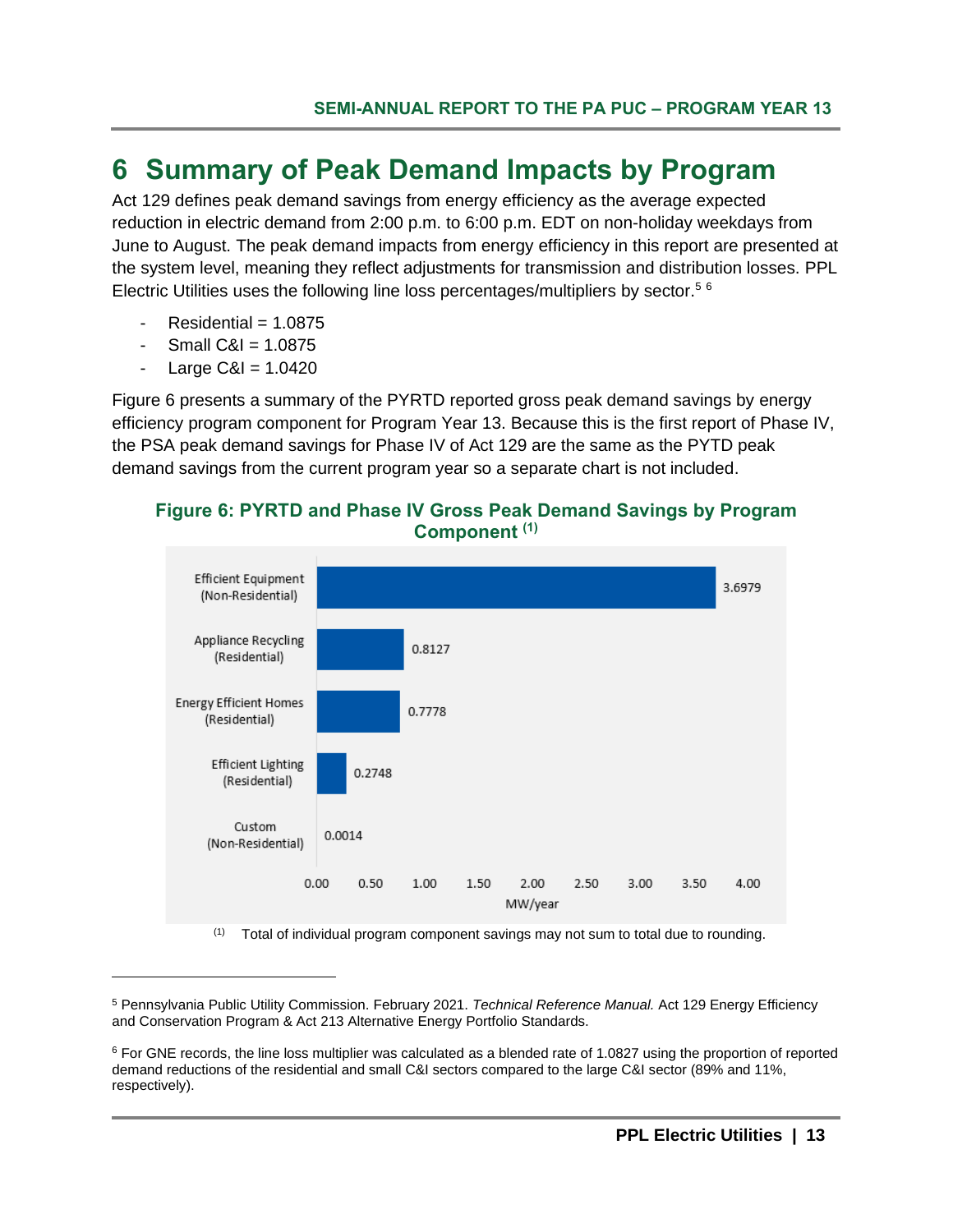[Table 4](#page-20-0) presents a summary of the peak demand impacts by program through the current reporting period.

<span id="page-20-0"></span>

| <b>Program Component</b>                           | <b>PYRTD</b> | <b>RTD</b> | <b>VTD</b>               | <b>PSA</b> |
|----------------------------------------------------|--------------|------------|--------------------------|------------|
| Low-Income                                         |              |            |                          |            |
| Low-Income                                         |              |            |                          |            |
| <b>Residential</b>                                 |              |            |                          |            |
| <b>Appliance Recycling</b>                         | 0.8127       | 0.8127     |                          | 0.8127     |
| <b>Efficient Lighting</b>                          | 0.2748       | 0.2748     | $\overline{\phantom{0}}$ | 0.2748     |
| <b>Energy Efficient Homes</b>                      | 0.7778       | 0.7778     |                          | 0.7778     |
| <b>Student Energy Efficient Education</b>          |              |            | -                        |            |
| <b>Non-Residential</b>                             |              |            |                          |            |
| Custom                                             | 0.0014       | 0.0014     |                          | 0.0014     |
| <b>Efficient Equipment</b>                         | 3.6979       | 3.6979     |                          | 3.6979     |
| <b>Portfolio Total</b>                             | 5.5647       | 5.5647     |                          | 5.5647     |
| <b>Carry-Over Savings from Phase III</b>           |              |            |                          |            |
| Adjusted Portfolio Total (1)                       | 5.5647       | 5.5647     |                          | 5.5647     |
| <sup>(1)</sup> Totals may not sum due to rounding. |              |            |                          |            |

#### **Table 4: Peak Demand Savings by Program Component (MW/Year)**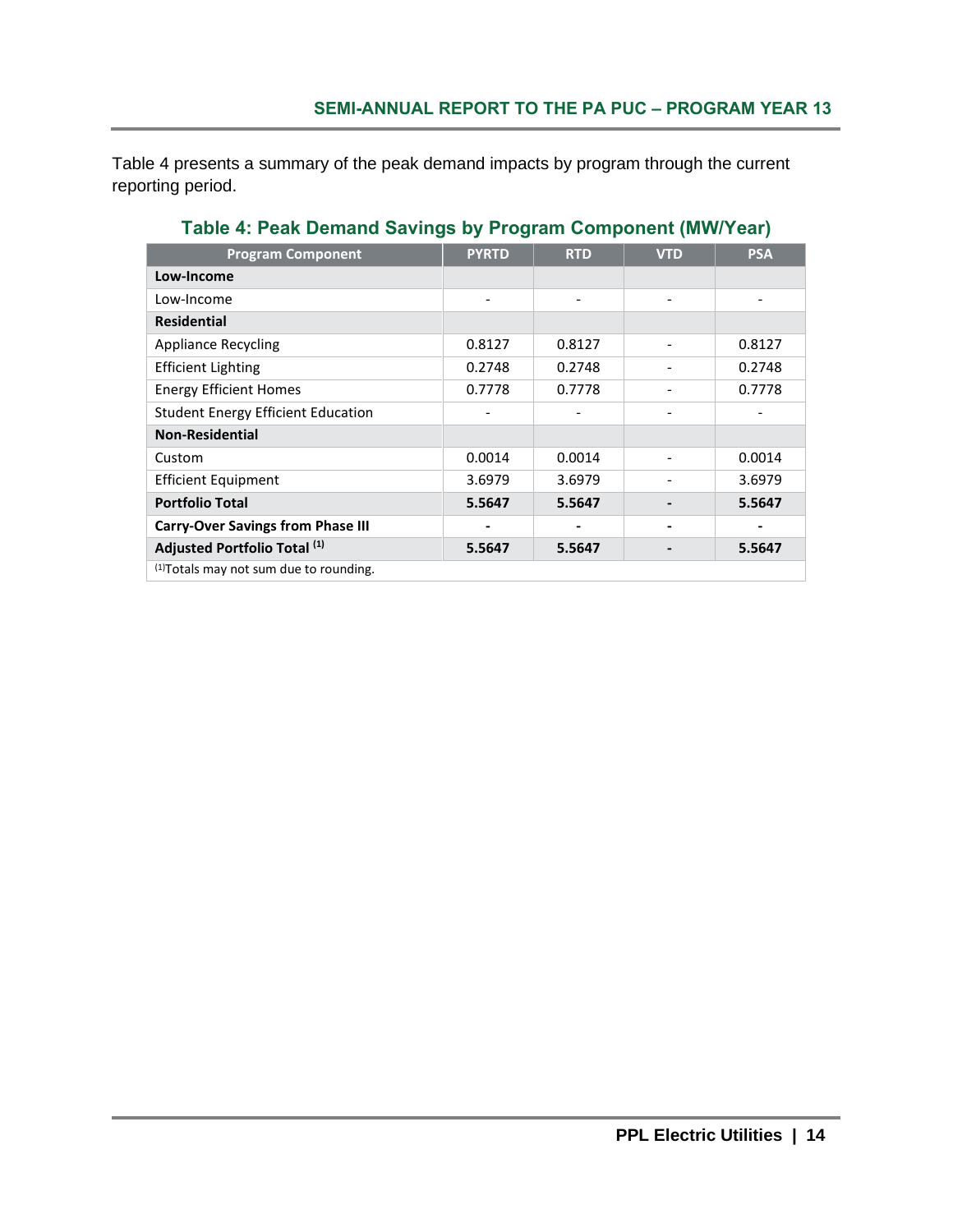### <span id="page-21-0"></span>**7 Summary of Finances**

This section provides an overview of the expenditures associated with PPL Electric Utilities' portfolio and the recovery of those costs from ratepayers.

#### <span id="page-21-1"></span>**7.1 PROGRAM AND PORTFOLIO FINANCIALS**

Program-specific and portfolio total finances through the end of Q2 for PY13 are shown in [Table](#page-21-2)  [5.](#page-21-2) The columns in [Table 5](#page-21-2) are adapted from the list of 'Program Cost Elements' in the Commission's  $E$ E&C Plan template<sup>7</sup> for Phase IV. Thus far in PY13, 33% of all EE&C Plan expenditures have been incentives to participants and trade allies. The dollar amounts are based on EDC tracking of expenditures with no adjustments to account for inflation.<sup>8</sup> Because this is the first report of Phase IV, the program year to date financials are the same as the Phase IV total financials so a separate table is not included. PPL Electric Utilities uses a separate accounting system for financial reporting so totals in these tables may not match those reported in PPL Electric Utilities' participant tracking database.

- Incentives includes rebates, point-of-sale buydowns, kits, and direct install materials and labor
- EDC Materials, Labor, and Administration includes costs associated with an EDC's own employees.
- ICSP Materials, Labor, and Administration includes both the program implementation contractor and the costs of any other outside vendors an EDC employs to support program delivery.

<span id="page-21-2"></span>

| Program                                      | <b>Incentives</b> | <b>EDC Materials,</b><br>Labor, and<br><b>Administration</b> | <b>CSP Materials,</b><br>Labor, and<br><b>Administration</b> | Total Cost <sup>(1)</sup> |
|----------------------------------------------|-------------------|--------------------------------------------------------------|--------------------------------------------------------------|---------------------------|
| Low-Income                                   |                   |                                                              |                                                              |                           |
| Low-Income                                   | \$1,018           | \$70                                                         | \$1,414                                                      | \$2,502                   |
| <b>Residential</b>                           |                   |                                                              |                                                              |                           |
| <b>Appliance Recycling</b>                   | \$119             | \$32                                                         | \$461                                                        | \$612                     |
| <b>Efficient Lighting</b>                    | \$320             | \$28                                                         | \$39                                                         | \$387                     |
| <b>Energy Efficient Homes</b>                | \$833             | \$34                                                         | \$424                                                        | \$1,291                   |
| <b>Student Energy Efficient</b><br>Education | \$0               | \$2                                                          | \$71                                                         | \$73                      |

#### **Table 5: Program Year to Date and Phase IV to Date Financials (\$1,000)**

<sup>7</sup> <https://www.puc.pa.gov/pcdocs/1676672.docx>

<sup>&</sup>lt;sup>8</sup> The cost-recovery of program expenses through riders generally happens promptly so that costs are being recovered from ratepayers in the same dollars that they are incurred.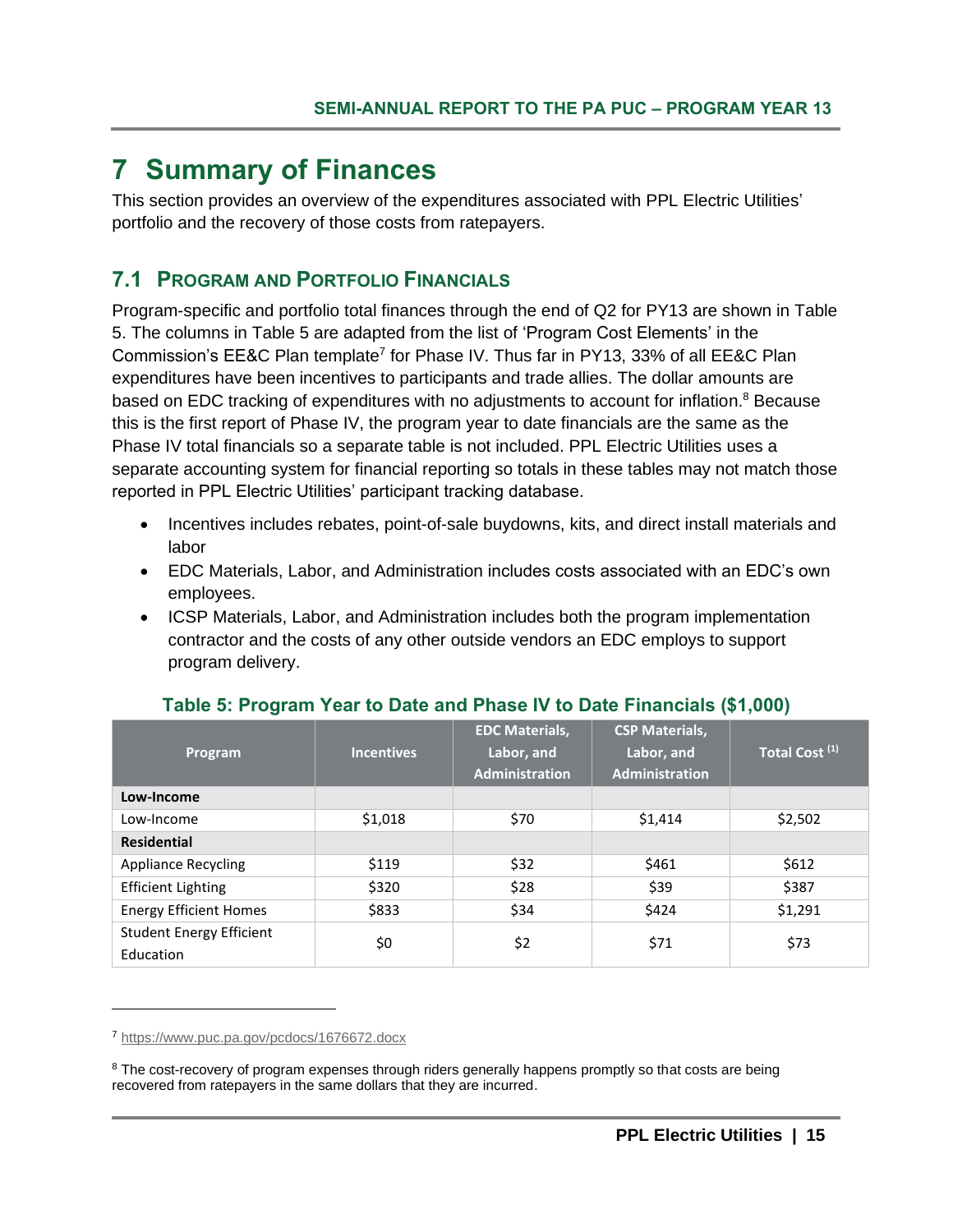| Program                               | <b>Incentives</b> | <b>EDC Materials,</b><br>Labor, and<br><b>Administration</b> | <b>CSP Materials,</b><br>Labor, and<br>Administration | Total Cost <sup>(1)</sup> |
|---------------------------------------|-------------------|--------------------------------------------------------------|-------------------------------------------------------|---------------------------|
| <b>Non-Residential</b>                |                   |                                                              |                                                       |                           |
| Custom                                | \$91              | \$24                                                         | \$226                                                 | \$341                     |
| <b>Efficient Equipment</b>            | \$1,352           | \$54                                                         | \$1,313                                               | \$2,720                   |
| Common Portfolio Costs <sup>(2)</sup> | \$0               | \$1,941                                                      | \$1,396                                               | \$3,337                   |
| Portfolio Total (1)                   | \$3,734           | \$2,186                                                      | \$5,344                                               | \$11,264                  |
| SWE Costs <sup>(3)</sup>              | \$0               | \$0                                                          | \$0                                                   | \$198                     |
| Total <sup>(1)</sup>                  | \$3,734           | \$2,186                                                      | \$5,344                                               | \$11,462                  |

 $(1)$  Total many not equal sum due to rounding.

(2) Common Portfolio Costs include PPL Electric Utilities' labor and materials, costs related to PPL Electric Utilities' tracking system, EE&C plan development, etc.

(3) Statewide Evaluation costs are outside of the 2% spending cap.

Cost-effectiveness testing for Act 129 EE&C programs is performed using the TRC Test. Benefit cost modeling is conducted annually using verified gross and verified net savings once the results of the independent impact evaluation are completed. TRC test results for PY13 will be presented in the final annual report to the PA PUC on September 30, 2022 along with a more granular breakdown of portfolio costs.

#### <span id="page-22-0"></span>**7.2 COST RECOVERY**

Act 129 allows Pennsylvania EDCs to recover EE&C plan costs through a cost-recovery mechanism. PPL Electric Utilities' cost-recovery charges are organized separately by customer sectors to ensure that the electric rate classes that finance the programs are the rate classes that receive the direct energy and conservation benefits. Cost-recovery is necessarily tied to the way customers are metered and charged for electric service. Readers should be mindful of the differences between [Table 6](#page-23-0) and Section [0.](#page-11-1) For example, the low-income customer segment is a subset of PPL Electric Utilities' residential tariff(s) and therefore not listed in [Table 6.](#page-23-0)